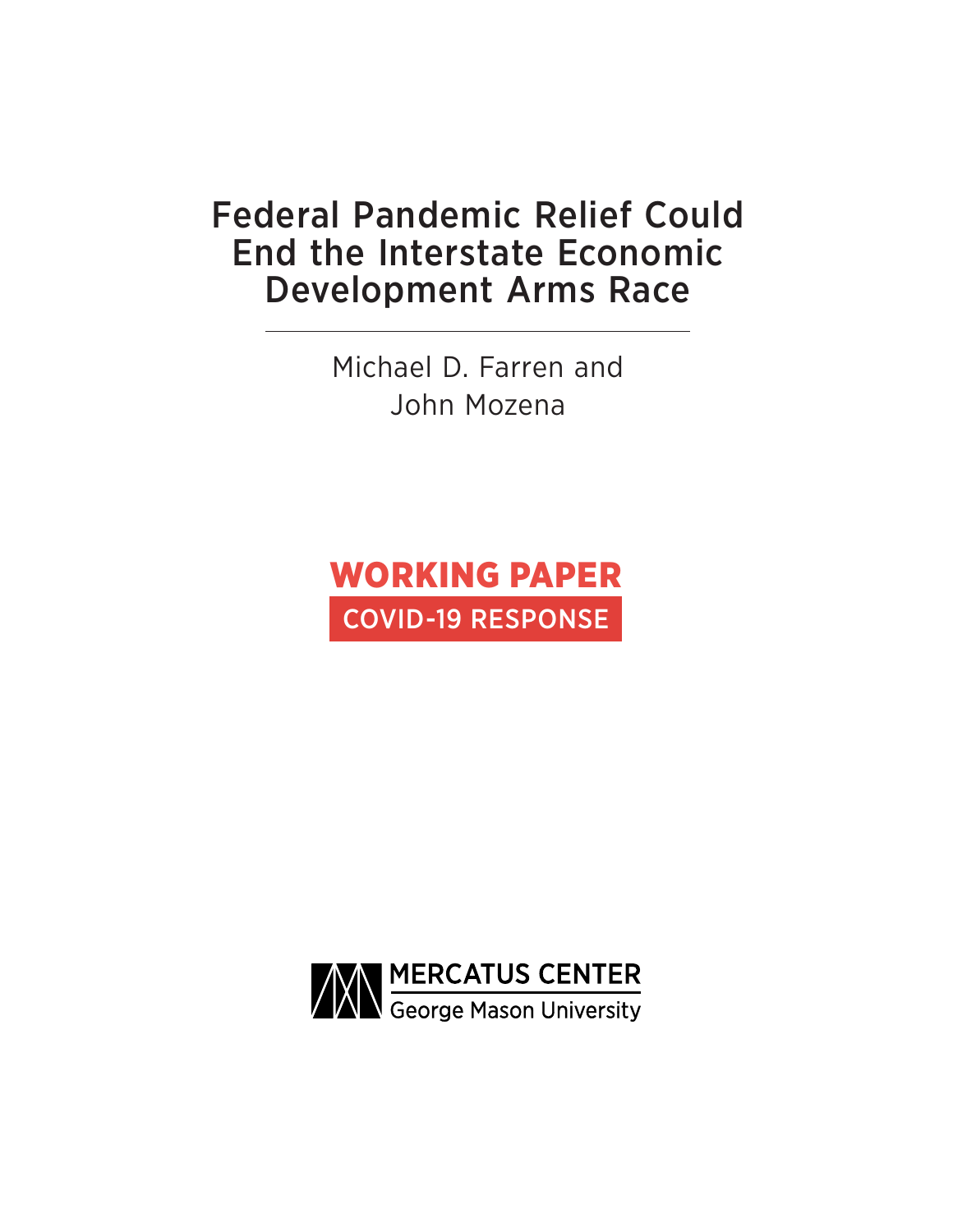# **Suggested Citation**

Michael D. Farren and John Mozena. "Federal Pandemic Relief Could End the Interstate Economic Development Arms Race." Mercatus Working Paper, Mercatus Center at George Mason University, Arlington, VA, May 2020.

# **Author Affiliation and Contact Information**

Michael D. Farren John Mozena Research Fellow President Mercatus Center at George Mason University Center for Economic Accountability mfarren@mercatus.gmu.edu john@economicaccountability.org

# **Acknowledgments**

The authors are grateful for comments provided by Matthew Mitchell, Kenneth Thomas, and Nita Ghei, as well as for copyediting by the Mercatus publications team. Their insight and constructive criticism strengthened this paper.

# **Disclaimer**

In response to the COVID-19 pandemic, the Mercatus Center has commissioned this series of working papers and policy briefs to promote effective ideas among key decisionmakers. To ensure a timely response to the global COVID-19 pandemic, this working paper has been exempted from the Mercatus Center's normal standards and processes for working papers and is being published without peer review. Working papers present an author's provisional findings and may be significantly revised before formal publication. The opinions expressed in Mercatus Working Papers are the authors' and do not represent official positions of the Mercatus Center or George Mason University.

© 2020 by Michael D. Farren, John Mozena, and the Mercatus Center at George Mason University

Mercatus Center at George Mason University 3434 Washington Blvd., 4th Floor Arlington, VA 22201 www.mercatus.org 703-993-4930

This paper can be accessed at [https://www.mercatus.org/publications/covid-19-economic](https://www.mercatus.org/publications/covid-19-economic-recovery/federal-pandemic-relief-could-end-interstate-economic-development-arms-race) [-recovery/federal-pandemic-relief-could-end-interstate-economic-development-arms-race](https://www.mercatus.org/publications/covid-19-economic-recovery/federal-pandemic-relief-could-end-interstate-economic-development-arms-race)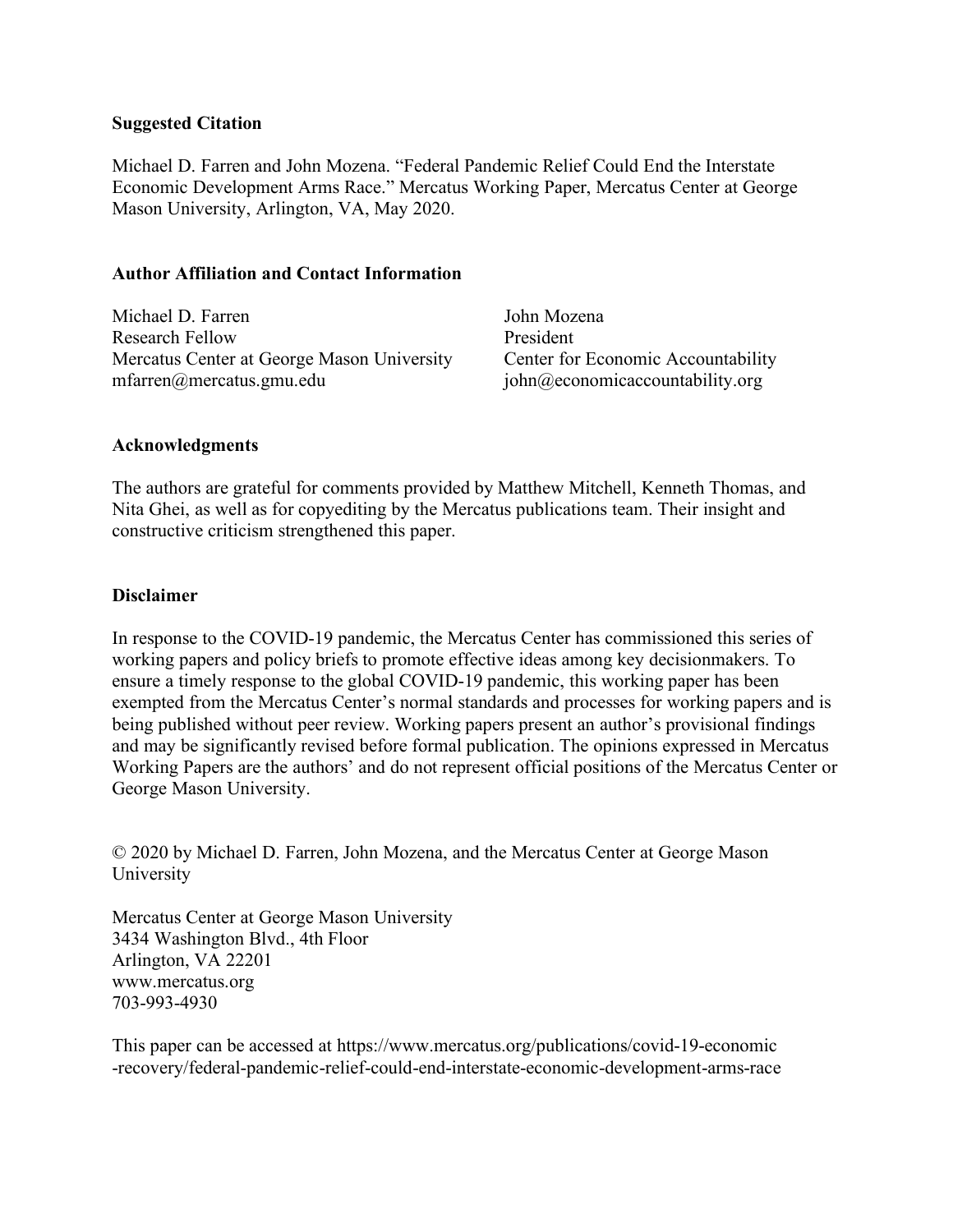# **Federal Pandemic Relief Could End the**

### **Interstate Economic Development Arms Race**

Michael D. Farren and John Mozena

Abstract: Recent projections estimate that the state and local budget shortfall caused by COVID-19 will exceed \$950 billion. Congressional Democrats have championed a bill containing almost \$1 trillion in aid, but Republicans have resisted what they say is a bailout for some states' longrunning fiscal difficulties. Restricting state and local expenditures for targeted economic development subsidies offers an easy compromise. The idea is not controversial; many state and local policymakers already want to exit what amounts to a subsidy arms race, but no one wants to be seen as unilaterally disarming. While it wouldn't fully solve states' budget shortfalls, reclaiming the \$48–95 billion spent on subsidies each year would certainly help. Furthermore, academic research finds that subsidies don't contribute to economic development. Getting rid of them would assist the United States' economic and fiscal recovery from COVID-19. The funds spent on targeted economic development subsidies represent the lowest-hanging fruit available to fill holes elsewhere in the budget. Congress should help states collect that harvest.

*JEL* codes: H2, H7, O4

Keywords: economic development, public finance, subsidies, tax benefits, state government, local government, expenditures, government bailouts, federalism, intergovernmental relations, intergovernmental grants, institutions and growth

## **Introduction**

As the United States continues to struggle with the economic downturn caused by COVID-19, state leaders are turning to Congress for help. State governments, like the federal government, are projecting substantially reduced tax revenues caused by the decline in economic activity.<sup>1</sup> Meanwhile, spending on unemployment insurance, public health programs, and social safety net programs is increasing. This combination of more spending and less revenue is especially

 <sup>1</sup> Mary Williams Walsh, "States Are in a Quandary as Taxes Evaporate and Virus Spending Soars," *New York Times*, April 15, 2020.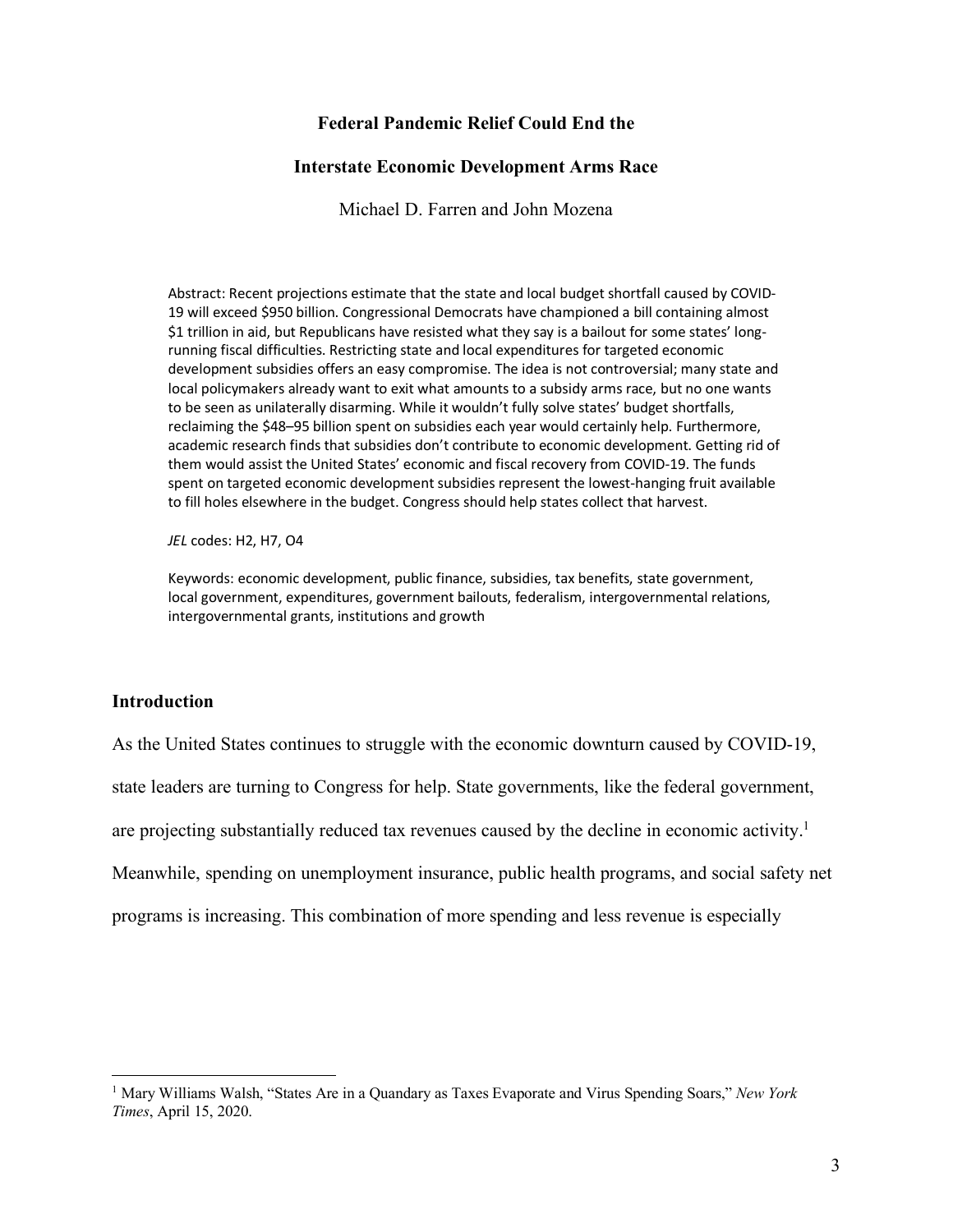problematic given that almost all state governments are required to balance their budgets or have limited ability to carry a budget deficit. $2$ 

The federal government, however, can borrow against future tax revenues in ways that state governments cannot. This ability is why the leaders of the National Governors Association are requesting that the federal government provide \$500 billion in fiscal relief for states and territories. <sup>3</sup> Similarly, city and county leaders are requesting \$250 billion in dedicated funding for local governments.<sup>4</sup> Recent research suggests that these requests may not be sufficient, projecting that state and local governments' total budget shortfall will exceed \$950 billion.<sup>5</sup> The state and local governments seem likely to get the requested funds, however: House Democrats have proposed a fourth phase of coronavirus-related legislation that includes nearly \$1 trillion in cash for state and local governments.<sup>6</sup>

However, some congressional leaders have indicated reluctance to provide what amounts

to a bailout for state and local governments, especially those already facing fiscal challenges

 <sup>2</sup> National Conference of State Legislatures, "NCSL Fiscal Brief: State Balanced Budget Provisions," October 2010, [https://www.ncsl.org/documents/fiscal/StateBalancedBudgetProvisions2010.pdf;](https://www.ncsl.org/documents/fiscal/StateBalancedBudgetProvisions2010.pdf) Kim Rueben and Megan Randall, *Balanced Budget Requirements: How States Limit Deficit Spending* (Washington, DC: Urban Institute, November 2017).

<sup>&</sup>lt;sup>3</sup> Note that this request is in addition to the \$150 billion Coronavirus Relief Fund for expenses related to COVID-19 that the CARES Act established. US Department of Treasury, "The CARES Act Provides Assistance for State and Local Governments," accessed April 24, 2020[, https://home.treasury.gov/policy-issues/cares/state-and-local](https://home.treasury.gov/policy-issues/cares/state-and-local-governments)[governments;](https://home.treasury.gov/policy-issues/cares/state-and-local-governments) National Governors Association, "Governors' Letter Regarding COVID-19 Aid Request," April 21, 2020, [https://www.nga.org/policy-communications/letters-nga/governors-letter-regarding-covid-19-aid-request/;](https://www.nga.org/policy-communications/letters-nga/governors-letter-regarding-covid-19-aid-request/) National Governors Association, "State and Local Government Associations Urge 'Robust, Flexible' Federal Relief during Pandemic," April 21, 2020, [https://www.nga.org/news/press-releases/state-and-local-government](https://www.nga.org/news/press-releases/state-and-local-government-associations-urge-robust-flexible-federal-relief-during-pandemic/)[associations-urge-robust-flexible-federal-relief-during-pandemic/.](https://www.nga.org/news/press-releases/state-and-local-government-associations-urge-robust-flexible-federal-relief-during-pandemic/)

<sup>4</sup> Letter from National League of Cities, National Association of Counties, and United States Conference of Mayors to the Honorable Mitch McConnell et al., "NLC, NACO, and USCM Fiscal Assistance Letter," April 16, 2020, [https://www.nlc.org/sites/default/files/users/user52651/NLC-NACO-USCM%20Fiscal%20Assistance%20Letter](https://www.nlc.org/sites/default/files/users/user52651/NLC-NACO-USCM%20Fiscal%20Assistance%20Letter%20041620_Congress-Final.pdf) [%20041620\\_Congress-Final.pdf.](https://www.nlc.org/sites/default/files/users/user52651/NLC-NACO-USCM%20Fiscal%20Assistance%20Letter%20041620_Congress-Final.pdf)

<sup>5</sup> Timothy J. Bartik, "An Updated Proposal for Timely, Responsive Federal Aid to State and Local Governments during the Pandemic Recession" (Research Highlights, W. E. Upjohn Institute for Employment Research, Kalamazoo, MI, May 8, 2020).

<sup>6</sup> Clare Foran, Manu Raju, and Haley Byrd, "Democrats Unveil \$3 Trillion COVID Relief Package and Plan to Vote This Week," *CNN*, May 13, 2020; "The Heroes Act: A Bold Response to the Coronavirus Pandemic and the Economic Collapse," May 2020, [https://appropriations.house.gov/sites/democrats.appropriations.house.gov/files](https://appropriations.house.gov/sites/democrats.appropriations.house.gov/files/documents/Heroes%20Act%20State%20and%20Local%20Relief%20Funds.pdf) [/documents/Heroes%20Act%20State%20and%20Local%20Relief%20Funds.pdf.](https://appropriations.house.gov/sites/democrats.appropriations.house.gov/files/documents/Heroes%20Act%20State%20and%20Local%20Relief%20Funds.pdf)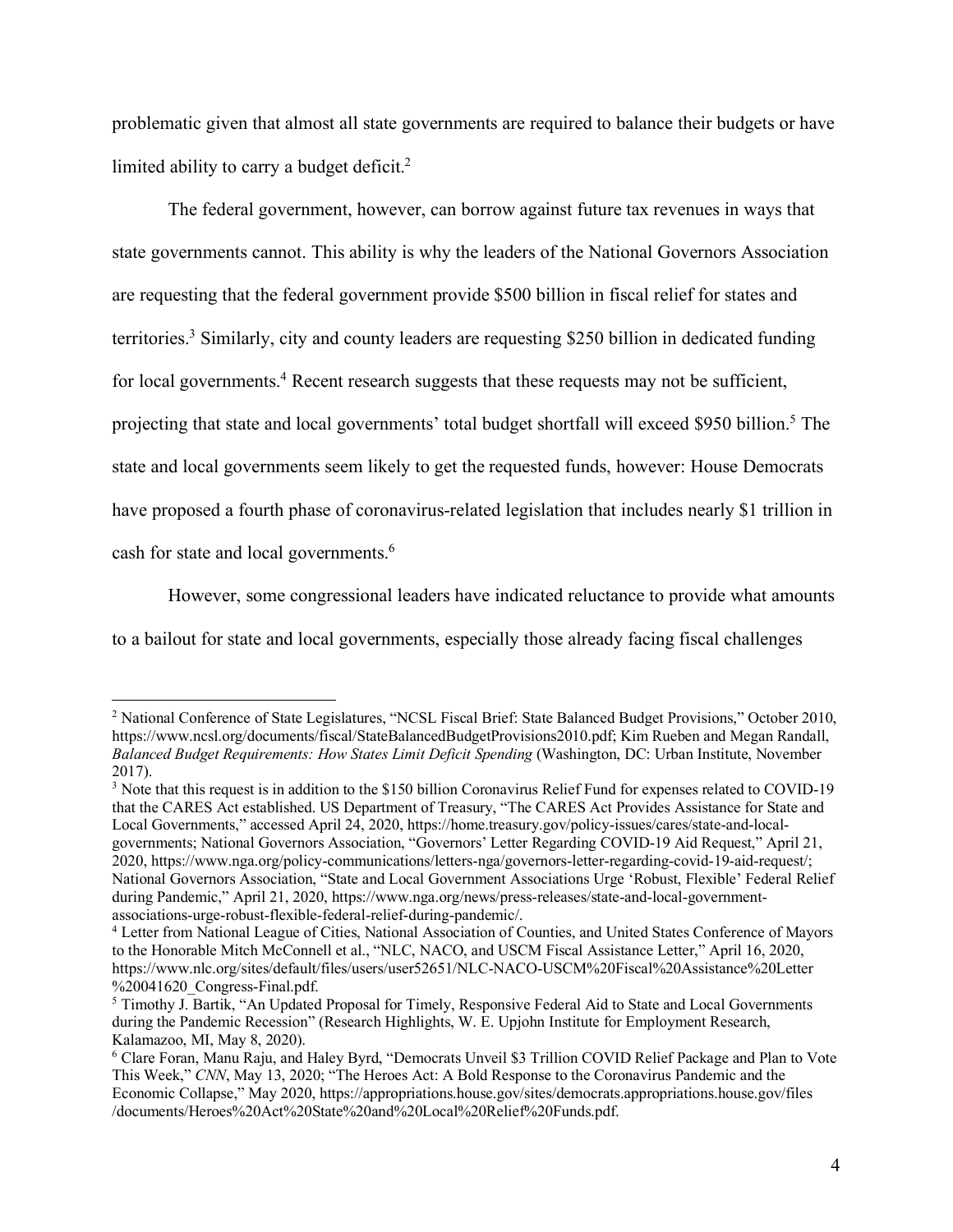because of pension obligations. For example, Senate Majority Leader Mitch McConnell recently said, "I think this whole business of additional assistance for state and local governments needs to be thoroughly evaluated," and "We'll certainly insist that anything we'd borrow to send down to the states is not spent on solving problems that they created for themselves over the years with their pension programs."7

Although the senate majority leader's remarks have sparked heated responses from state leaders, he may have a good point.<sup>8</sup> In some cases, states have dug their own financial hole.<sup>9</sup> If Congress is to provide relief, it has the duty and authority within the scope of its enumerated powers to insist on fundamental changes that would help stop states' fiscal bleeding and decrease the potential for additional bailout rounds in the future.

One reform in particular would improve states' finances as well as assist their economic recovery. Using the coronavirus relief as motivation, Congress could assert its authority under the commerce clause of the US Constitution and require state and local governments to contractually forswear future targeted economic development subsidies. Doing so would allow state and local governments to reclaim some of the estimated \$48–\$95 billion they collectively waste every year on targeted economic development subsidies.<sup>10</sup>

 <sup>7</sup> In fact, McConnell has even suggested allowing states to declare bankruptcy to provide a financial haven to restructure their debt. "I would certainly be in favor of allowing states to use the bankruptcy route," he said. "It saves some cities. And there's no good reason for it not to be available." Carl Hulse, "McConnell Says States Should Consider Bankruptcy, Rebuffing Calls for Aid," *New York Times*, April 22, 2020.

<sup>8</sup> Michael S. Greve, "Bailouts or Bankruptcy: Are States Too Big to Fail?" (Legal Outlook, American Enterprise Institute, Washington, DC, March 2011).

<sup>&</sup>lt;sup>9</sup> Andrew G. Biggs and Eileen Norcross, "Public Sector Pensions and the COVID-19 Shock" (Mercatus Policy Brief, Mercatus Center at George Mason University, Arlington, VA, April 13, 2020; Eileen Norcross and Olivia Gonzalez, "Ranking the States by Fiscal Condition: 2018 Edition" (Mercatus Research, Mercatus Center at George Mason University, Arlington, VA, October 2018); Eileen Norcross and Andrew G. Biggs, "The Crisis in Public Sector Pension Plans: A Blueprint for Reform in New Jersey" (Mercatus Working Paper No. 10-31, Mercatus Center at George Mason University, Arlington, VA, June 2010); Eileen Norcross and Benjamin J. VanMetre, "Illinois's Fiscal Breaking Points" (Mercatus Working Paper No. 11-40, Mercatus Center at George Mason University, Arlington, VA, October 2011).

<sup>&</sup>lt;sup>10</sup> Many of the subsidies that state and local governments currently provide are contractually obligated, so some future spending is impossible to avoid. But a congressional prohibition of such subsidies may help to free state and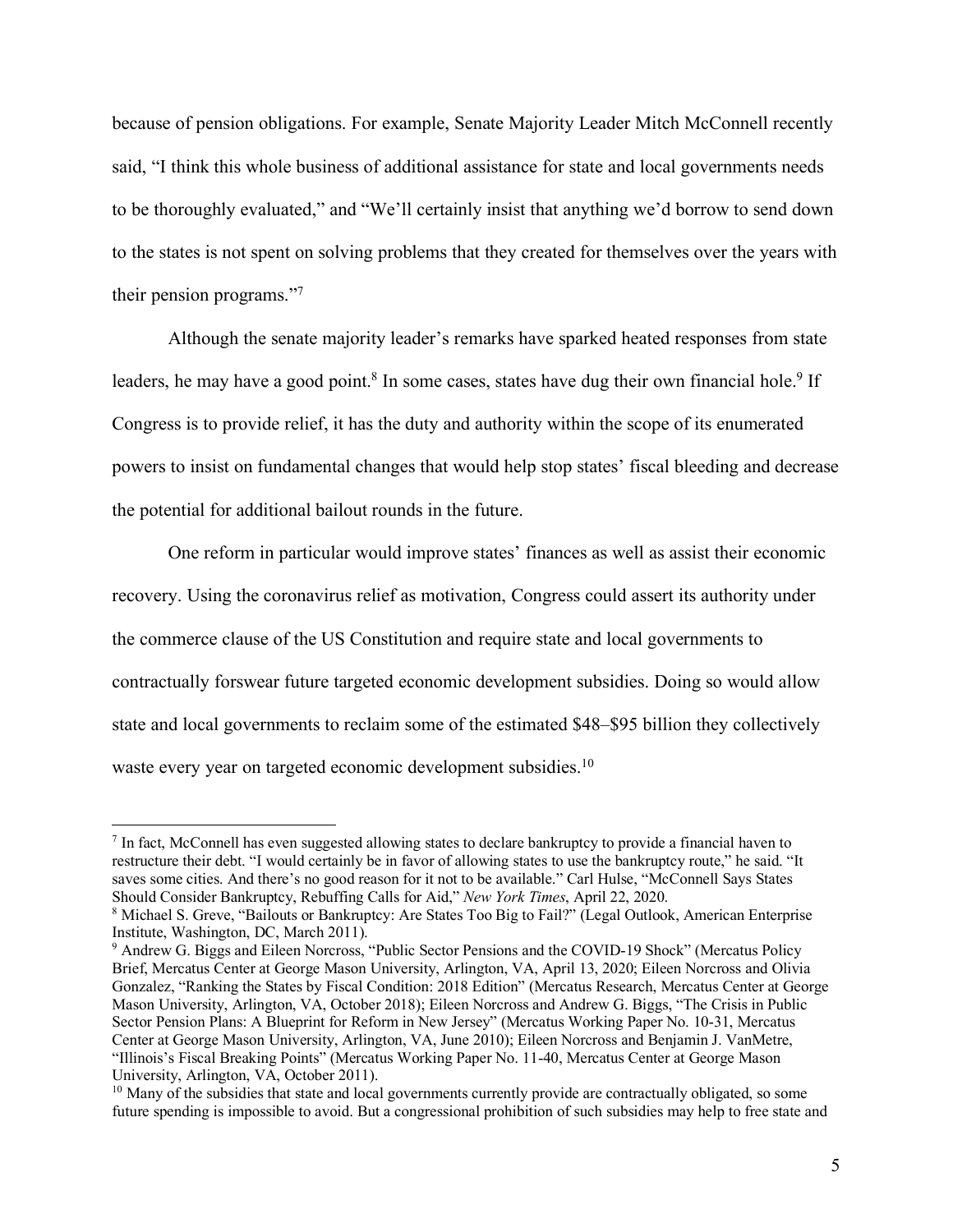This reform would free states and cities from the burden of pursuing a wasteful subsidy arms race, which many state and local policymakers have already stated they would like to abandon. It would also ensure that the federal government is not helping to fund an increasingly expensive race to the bottom.

We suggest that a market-based enforcement mechanism for these contracts would perform better than a central regulator. A properly motivated self-enforcing agreement would maximize the likelihood of enforcement, which in turn would minimize the likelihood that governments would try to cheat by finding new ways of offering subsidies.

The result would be the equivalent of a small but long-term increase in revenue (equivalent to 2.2–4.5 percent of fiscal year [FY] 2019 total state expenditures) for state and local governments that would allow them to better weather the reduced tax revenue during the economic downturn as well as to reduce long-term indebtedness. Reducing the economic distortions caused by subsidies also would encourage more efficient economic development that would help the United States recover more quickly from the coronavirus pandemic.

 $\overline{a}$ 

local governments from noncontractual agreements, as well as free up future funding that would have been allocated to subsidies. There have been various estimates of annual state and local spending on targeted economic development subsidies: \$30 billion (see Slattery and Zidar [2020], accounts for tax-related subsidies only), \$16 billion (see Thomas [2019], includes only state-provided, investment-motivating subsidies), \$45 billion (see Bartik [2017], only considers export-base industries and does not include TIF [tax increment financing] subsidies), and \$70 billion (see Thomas [2011], provides estimate of total state and local subsidies using state program data from 2005). Adjusting for inflation, Thomas's 2011 estimate of total subsidies is equivalent to \$95 billion in 2020 dollars. Thomas's 2019 research reanalyzed 2012 research by the *New York Times* to provide a lower bound for his previous estimate, \$41.2 billion (this value is the sum of the estimated \$16 billion in state-provided, investment-motivating subsidies, combined with an assumed equivalent amount of local subsidies and another \$9.2 billion in other forms of state subsidies). It represents the lower bound because the *New York Times* data lack cost estimates for multiple programs. Adjusted for inflation, this underestimate of subsidies is equivalent to \$48.2 billion in 2020 dollars. Cailin Slattery and Owen Zidar, "Evaluating State and Local Business Tax Incentives," *Journal of Economic Perspectives* 34, no. 2 (2020): 90–118; Kenneth Thomas, "The State of State and Local Subsidies to Business" (Mercatus Policy Brief, Mercatus Center at George Mason University, Arlington, VA, October 2019); Timothy J. Bartik, *A New Panel Database on Business Incentives for Economic Development Offered by State and Local Governments in the United States* (Kalamazoo, MI: W.E. Upjohn Institute for Employment Research, February 2017); Kenneth Thomas, *Investment Incentives and the Global Competition for Capital* (London: Palgrave Macmillan, 2011); Letter from Kenneth Thomas to Michael D. Farren, "Estimates of Total State and Local Subsidies," May 4, 2020; Louise Story, "As Companies Seek Tax Deals, Governments Pay High Price," *New York Times*, December 1, 2012.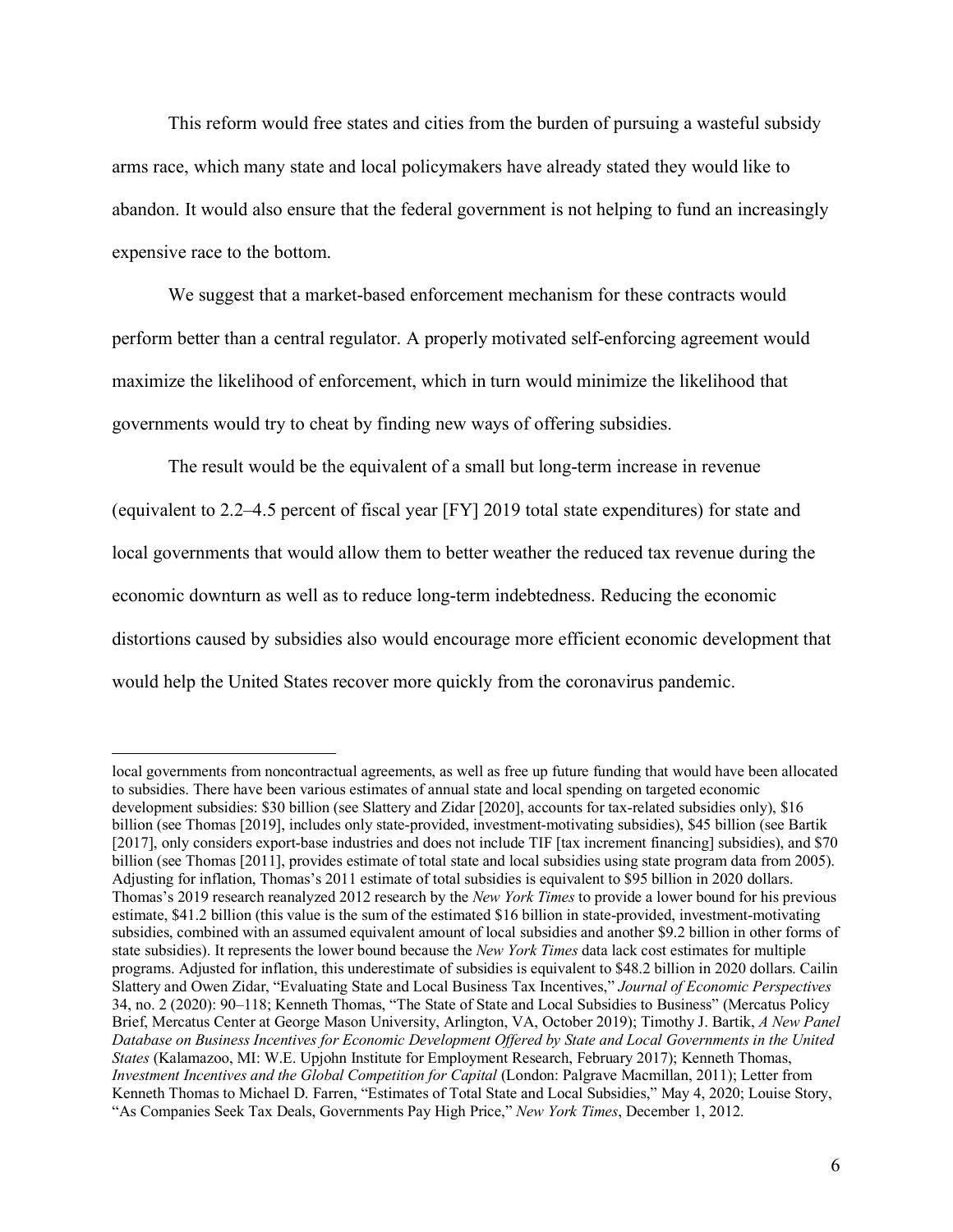### **The Definition of a Targeted Economic Development Subsidy**

We define a targeted economic development subsidy as *any government-granted privilege that creates exclusive economic benefits for the recipients*. 11

This definition is intentionally broad because many economic development policies provide fungible benefits, displacing resources that would otherwise be spent on the project, creating the same effect as a cash subsidy for the recipient. It is easier for politicians to frame gifts of public property, infrastructure, special services, tax credits, or protections from competition as being in the public interest, as opposed to direct corporate handouts.

The "targeted" nature of economic development subsidies is emphasized because exclusive benefits and privileges create a host of economic, political, and social pathologies, as discussed later. 12

#### **Why Are Targeted Economic Development Subsidies a Problem?**

The modern era of targeted economic development subsidies began during the Great Depression with states and cities attempting to stimulate growth in their local economies.<sup>13</sup> The use of subsidies grew over time and has increased dramatically in recent decades. By one measurement, the value of subsidies has tripled as a share of the national economy since just 1990.<sup>14</sup>

<sup>&</sup>lt;sup>11</sup> A more detailed explanation of this definition is provided in these papers: Michael D. Farren and Matthew D. Mitchell, "An Interstate Compact to Stop the Economic Subsidy Arms Race" (Mercatus Research, Mercatus Center at George Mason University, Arlington, VA, forthcoming in 2020); Matthew D. Mitchell et al., *The Economics of a Targeted Economic Development Subsidy* (Arlington, VA: Mercatus Center at George Mason University, November 2019).

<sup>12</sup> Matthew D. Mitchell, *The Pathology of Privilege: The Economic Consequences of Government Favoritism*, 2nd ed. (Arlington, VA: Mercatus Center at George Mason University, 2015).

 $<sup>13</sup>$ In fact, the practice goes back much farther and was responsible for a wave of state credit defaults in the mid-</sup> 1800s. Connie Lester, "Economic Development in the 1930s: Balance Agriculture with Industry," *Mississippi History Now*, May 2004; Matthew D. Mitchell et al., "Outlawing Favoritism: The Economics, History, and Law of Anti-Aid Provisions in State Constitutions" (Mercatus Working Paper, Mercatus Center at George Mason University, Arlington, VA, March 2020).

<sup>14</sup> Bartik, *A New Panel Database on Business Incentives for Economic Development Offered by State and Local Governments in the United States*.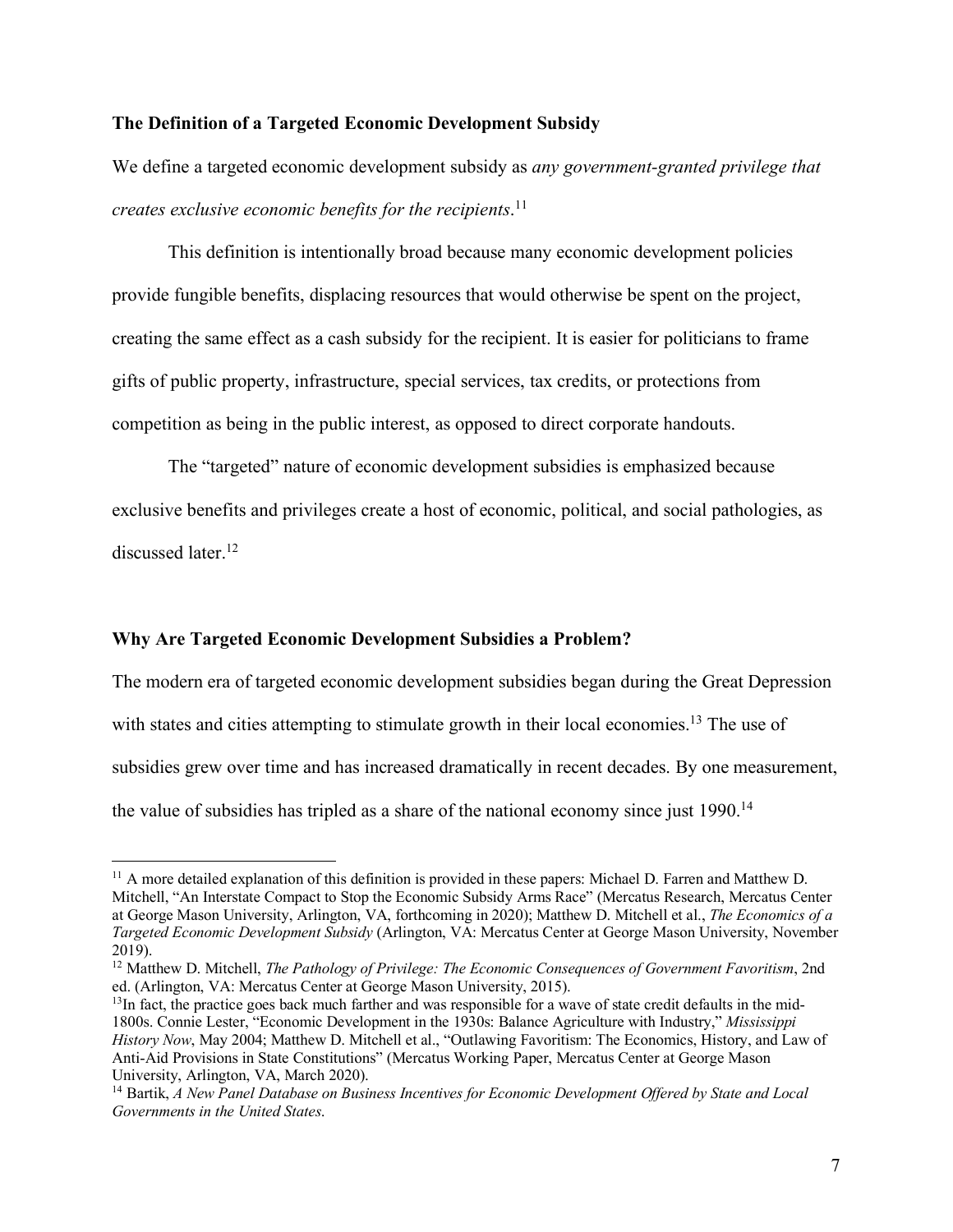These subsidies are intended either to sway the location decision of new businesses (and the jobs that accompany them) or to encourage already-established companies to expand or maintain their current operations. The practice allows politicians to send voters a highly visible signal that they are committed to improving the local economy and are taking steps to do so.<sup>15</sup> However, academic research indicates that most such subsidies are a waste of money.

First, the research consistently finds little association between targeted economic development subsidies and broad improvements in community or economic welfare.<sup>16</sup> In fact, some research suggests that the typical subsidy is strongly correlated with *diminished* employment growth at the subsidized businesses.<sup>17</sup> This counterintuitive result is understandable if subsidies distort the economic factors that naturally drive job creation, as discussed by recent Mercatus research.<sup>18</sup>

Second, the average subsidy is likely to sway only one out of every eight business location, expansion, or retention decisions.<sup>19</sup> This means that, in addition to the lack of benefit to the community, the subsidy generally is not needed in the first place. Excellent evidence for this

 <sup>15</sup> Richard Florida, "Why Do Politicians Waste So Much Money on Corporate Incentives?," *CityLab*, May 24, 2018. <sup>16</sup> Matthew D. Mitchell, Jeremy Horpedahl, and Olivia Gonzalez, "Do Targeted Economic Development Incentives Work as Advertised?" (Mercatus Research, Mercatus Center at George Mason University, Arlington, VA, forthcoming); Slattery and Zidar, "Evaluating State and Local Business Tax Incentives"; Dennis Coates, "Growth Effects of Sports Franchises, Stadiums, and Arenas: 15 Years Later" (Mercatus Working Paper, Mercatus Center at George Mason University, Arlington, VA, 2015); John Charles Bradbury, "Do Movie Production Incentives Generate Economic Development?," *Contemporary Economic Policy* 38, no. 2 (April 2020): 327–42; Timothy J. Bartik, *Who Benefits from Economic Development Incentives? How Incentive Effects on Local Incomes and the Income Distribution Vary with Different Assumptions about Incentive Policy and the Local Economy* (Kalamazoo, MI: W. E. Upjohn Institute for Employment Research, March 1, 2018); Alan Peters and Peter Fisher, "The Failures of Economic Development Incentives," *Journal of the American Planning Association* 70, no. 1 (2004): 27–37. <sup>17</sup> Mary Donegan, T. William Lester, and Nichola Lowe, *Striking a Balance: A National Assessment of Economic Development Incentives* (Kalamazoo, MI: W. E. Upjohn Institute for Employment Research, August 1, 2018).

<sup>18</sup> Mitchell et al., *The Economics of a Targeted Economic Development Subsidy*.

<sup>&</sup>lt;sup>19</sup> Bartik's survey of the incentives-focused academic research concludes that subsidies are likely to tip a company's relocation, expansion, or retention decision only 2 to 25 percent of the time. However, Bartik also argues that the business tax literature should provide a better estimate of the "but for" effect. Bartik concludes that the average granted subsidy only materially affects 12.5 percent of location, expansion, and retention decisions (with a 95 percent confidence interval ranging from 4 percent to 21 percent). Timothy J. Bartik, "'But For' Percentages for Economic Development Incentives: What Percentage Estimates Are Plausible Based on the Research Literature?" (Working Paper, W.E. Upjohn Institute for Employment Research, Kalamazoo, MI, July 1, 2018), 16, 20.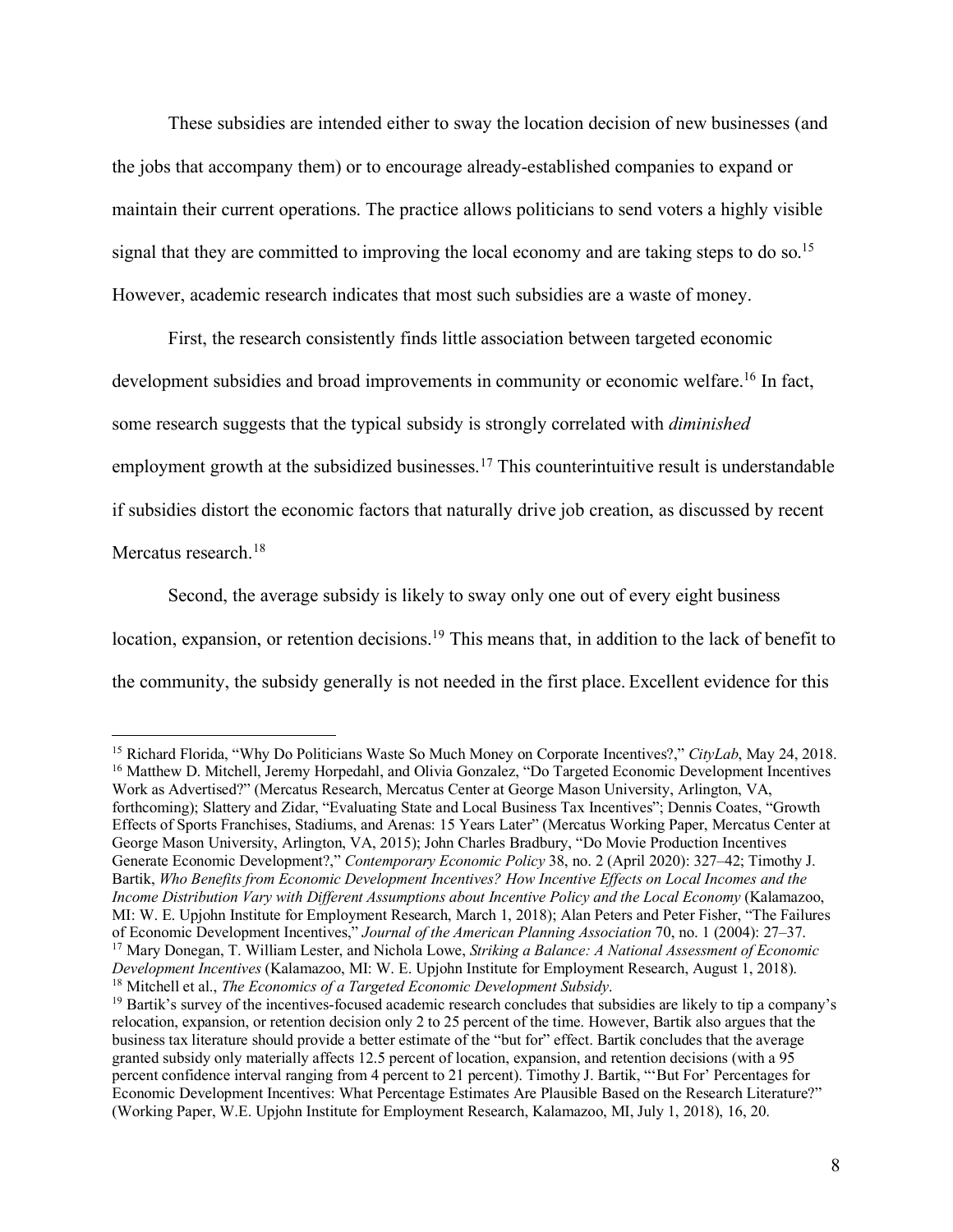comes from Amazon's high-profile "HQ2" competition. The Washington, DC, suburbs of Bethesda, Maryland, and Arlington, Virginia, only 10 miles apart, were two of the finalist sites. Maryland offered more than \$8.5 billion in subsidies, while Virginia's combined package totaled barely more than \$1 billion.<sup>20</sup> But Amazon chose Arlington, citing the availability of tech talent, as well as Virginia's better business environment.<sup>21</sup> As Amazon's vice president for public policy Brian Huseman explained it, "It's not just monetary incentives, but it's looking at the comprehensive environment to allow companies to flourish."22

In addition to being ineffective, subsidies—like any policy decision—inherently come with tradeoffs.<sup>23</sup> Tax dollars spent on subsidies are not available to shore up public pension programs, which would improve future government finances by reducing borrowing costs. Similarly, funds spent on subsidies cannot provide wider tax relief or improved public services, both of which are more likely to assist long-run economic development.<sup>24</sup>

Subsidies naturally inhibit competition, which motivates producers to find increasingly better ways to provide goods and services. The economic distortions caused by subsidies lead to inefficient production, inattention to customer desires, and reduced innovation. Widespread use of targeted economic development subsidies decreases business innovation (measured by patent

 <sup>20</sup> Erin Cox, "Maryland OKs \$8.5 Billion in Incentives to Lure Amazon, Biggest Offer in Nation," *Baltimore Sun*, April 4, 2018; Michael D. Farren and Anne Philpot, "What Could States and Municipalities Have Done with That Amazon HQ2 Money?," *The Bridge*, December 6, 2018.

<sup>21</sup> Amazon.com, "Amazon Selects New York City and Northern Virginia for New Headquarters," *Day One Blog*, November 13, 2018.

<sup>22</sup> Scott Cohn, "Amazon Reveals the Truth on Why It Nixed New York and Chose Virginia for Its HQ2," *CNBC*, July 10, 2019.

<sup>&</sup>lt;sup>23</sup> Matthew D. Mitchell and Tamara Winter, "The Opportunity Cost of Corporate Welfare" (Mercatus Center at George Mason University, Arlington, VA, May 22, 2018); Farren and Philpot, "What Could States and Municipalities Have Done with That Amazon HQ2 Money?"

<sup>24</sup> Mitchell et al., *The Economics of a Targeted Economic Development Subsidy*, 24; Jia Wang, "Do Economic Development Incentives Crowd Out Public Expenditures in U.S. States?," *B.E. Journal of Economic Analysis & Policy* 16, no. 1 (2015): 513–38.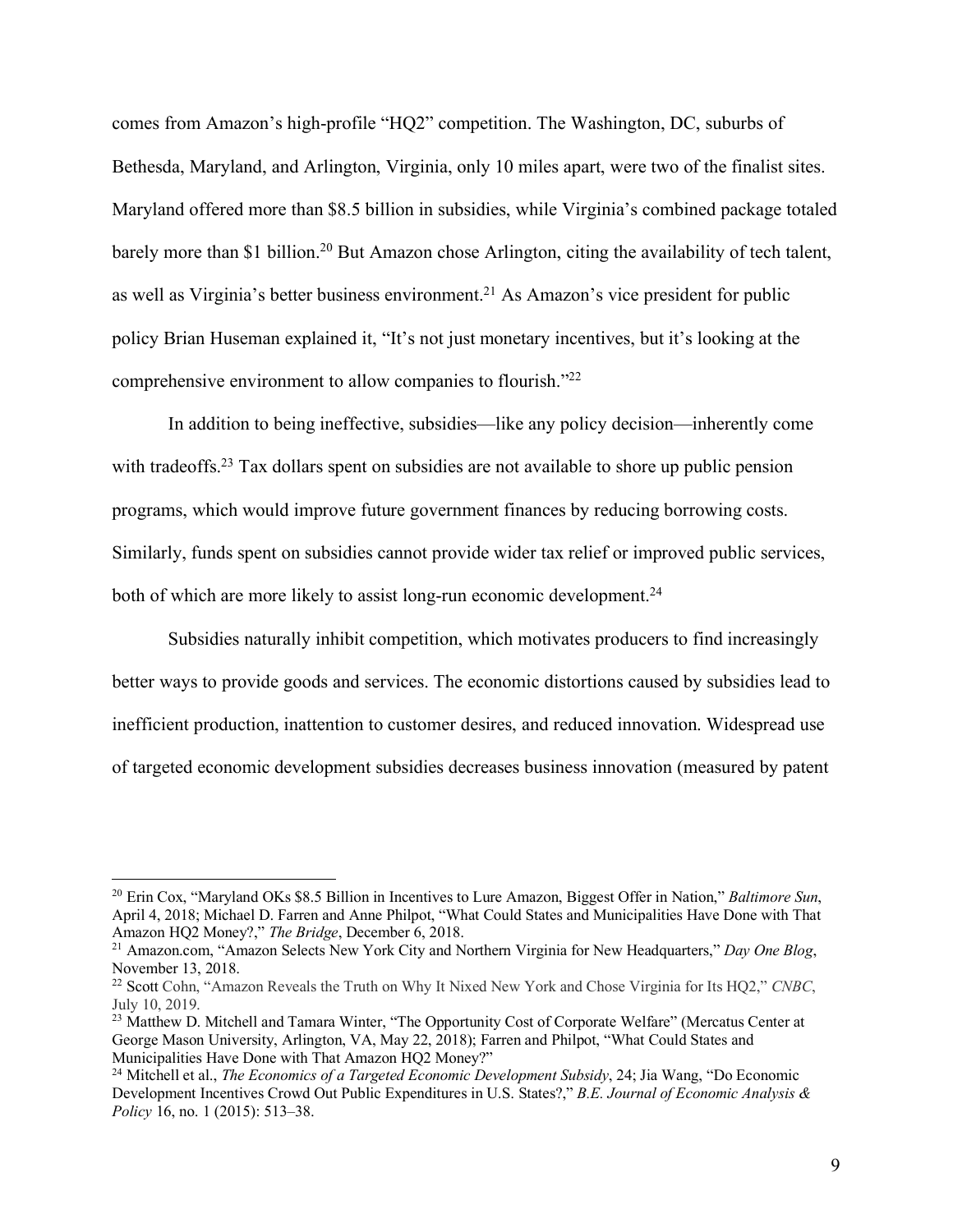filings) and artificially concentrates control of a local economy in the hands of large corporations.25

Subsidies also serve as a barrier to entry that protects entrenched businesses and industries. Also, there is consistent evidence that government officials who have invested in the success of established companies are motivated to use regulatory powers to erect barriers that inhibit competition, regardless of the potential benefits to consumers or to the economy as a whole.<sup>26</sup>

As with other attempts at central economic planning throughout history, politicians and economic development officials are unlikely to make the correct bets on which companies and endeavors to subsidize.<sup>27</sup> First, they do not have access to the wealth of information available through market signals of price, profit, and loss. Furthermore, they are relatively insulated from the consequences of choosing wrong. Even worse, the political discrimination inherent in providing targeted subsidies also helps to create a policy trap, where the privileged constituencies resist attempts to shift back to better and more equitable policies.<sup>28</sup> Research has demonstrated that the more businesses or industries spend on lobbyists and campaign contributions, the more they receive in subsidies.29

Local subsidies inevitably have an effect at the national level as economic and political distortions cascade through businesses' complex webs of supply chains, customers, and competitors. This means that local subsidies inhibit economic development across the entire country. And in the rare instance when a subsidy does sway a business's location decision, the

<sup>&</sup>lt;sup>25</sup> Meg Tuszynski and Dean Stansel, "Targeted State Economic Development Incentives and Entrepreneurship," *Journal of Entrepreneurship and Public Policy* 7, no. 3 (2018): 235–47.

<sup>26</sup> Adam Thierer, "How Regulation Wrecks Innovation," *AIER*, July 11, 2019.

<sup>27</sup> Mitchell et al., *The Economics of a Targeted Economic Development Subsidy*, 32.

<sup>28</sup> *Mitchell et al., The Economics of a Targeted Economic Development Subsidy*, 35. <sup>29</sup> Joshua M. Jansa and Virginia Gray, "Captured Development: Industry Influence and State Economic

Development Subsidies in the Great Recession Era," *Economic Development Quarterly* 31, no. 1 (2017): 50–64; Mitchell, *The Pathology of Privilege*, 31–32.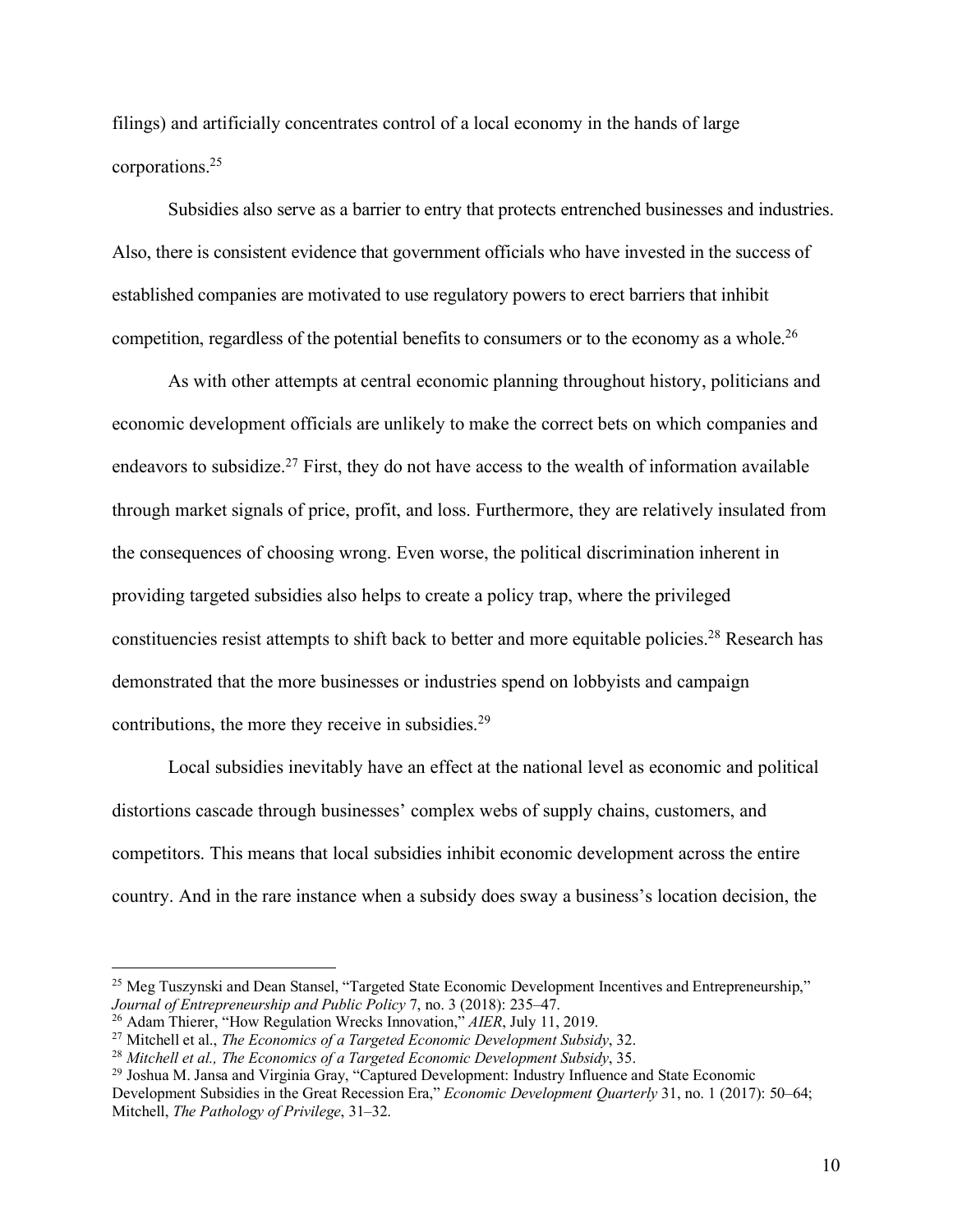negative effect is compounded. The resulting production will be even more inefficient for having chosen a suboptimal subsidized location instead of the site that offered the best combination of factors for long-term business success. This inefficient production wastes scarce resources that otherwise would have contributed to national economic activity.

The potential to profit from government subsidies rather than from competition for customers creates political dysfunction by shifting business competition from the marketplace to the political sphere.<sup>30</sup> It also motivates businesses to waste time and resources on currying political favor, further reducing productive economic activity as well as contributing to the corruption of the political system.<sup>31</sup>

The combination of high-value discretionary grants, intentionally inadequate transparency, and insufficient oversight from auditors can give rise to significant episodes of public corruption. Recent examples of corruption include the following:

- Former St. Louis County Executive Steven V. Stenger pleaded guilty to three federal felonies involving the St. Louis Economic Development Partnership while in office.<sup>32</sup>
- Former chief operating officer of the Department of Economic Development of Montgomery County, Maryland, Byung Il "Peter" Bang, admitted to embezzling \$6.7 million from the county in that role.<sup>33</sup>

 <sup>30</sup> Mitchell et al., *The Economics of a Targeted Economic Development Subsidy*, 32.

<sup>31</sup> Mitchell et al., *The Economics of a Targeted Economic Development Subsidy*, 24.

<sup>&</sup>lt;sup>32</sup> Eastern District of Missouri, US Attorney's Office, "Former St. Louis County Executive Seven V. Stenger

Sentenced to Federal Prison for 'Pay to Play' Bribery Scheme," Department of Justice August 9, 2019,

[https://www.justice.gov/usao-edmo/pr/former-st-louis-county-executive-seven-v-stenger-sentenced-federal-prison](https://www.justice.gov/usao-edmo/pr/former-st-louis-county-executive-seven-v-stenger-sentenced-federal-prison-pay-play)[pay-play.](https://www.justice.gov/usao-edmo/pr/former-st-louis-county-executive-seven-v-stenger-sentenced-federal-prison-pay-play)

<sup>&</sup>lt;sup>33</sup> Jennifer Barrios, "Ex-Montgomery County Official Gets 4 Years in Federal Prison for Embezzling \$6.7 Million," *Washington Post*, February 22, 2019.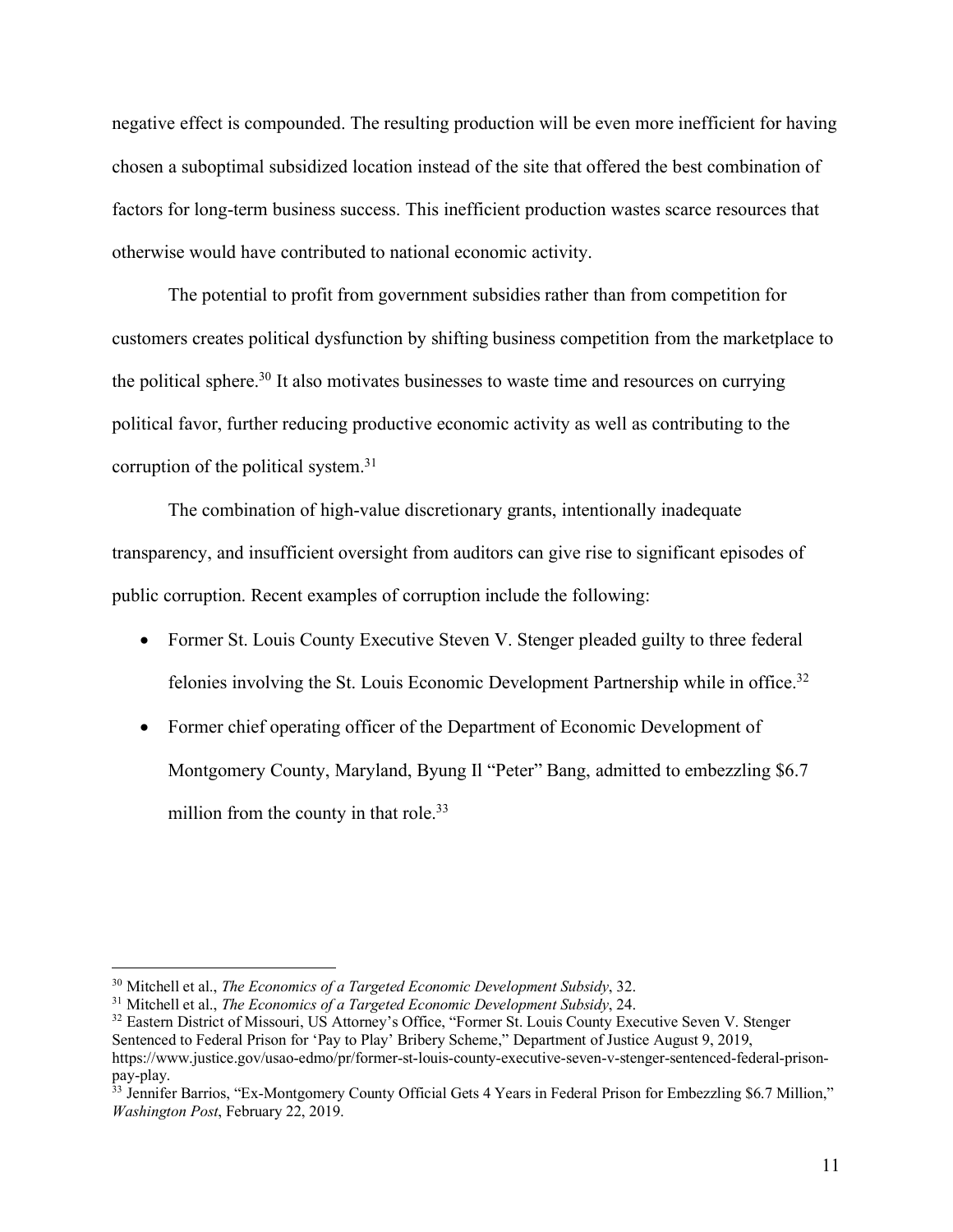• Multiple public servants in Virginia are under indictment regarding a \$21.3 million embezzlement scandal at the Front Royal–Warren County Economic Development Authority. 34

History has shown that when some politicians start using subsidies, policymakers in other cities and states feel pressured to follow suit, if for no other reason than to signal to their voters that they are similarly committed to improving the local economy.35 But many policymakers are quite open about being uncomfortable with the interstate subsidy arms race, arguing that they are only doing it because they feel they have to.<sup>36</sup> As Jim Edgar, former governor of Illinois, said, "If you've got some states doing it, it's hard for the others not to do it. It's like unilaterally disarming."37

Even state leaders who have incontrovertible data showing the uselessness of

targeted subsidies find it difficult to end their programs while neighboring states continue

to offer them. In 2019, New Jersey Governor Phil Murphy presented evidence for the

ineffectiveness of his state's targeted economic development incentive programs:

The simple fact remains that, while we were handing out incentives to the tune of roughly \$11 billion in total obligations, and at per-job award amounts multiple times that of our competitor states, those incentives were returning minimal overall economic benefits. This fact is not up for debate. From 2010 through 2018, New Jersey paid five times more

 <sup>34</sup> Josh Gully, "Embezzlement Scandal Leaves Dark Cloud over 2019," *Northern Virginia Daily*, December 20, 2019.

<sup>35</sup> Richard Florida, "Why Do Politicians Waste So Much Money on Corporate Incentives?," *CityLab*, May 24, 2018; Jackson Brainerd, "Tax Break Tug-of-War" (National Conference of State Legislatures, Washington, DC, September 25, 2019), [https://www.ncsl.org/research/fiscal-policy/tax-break-tug-of-war637050154.aspx.](https://www.ncsl.org/research/fiscal-policy/tax-break-tug-of-war637050154.aspx)

<sup>&</sup>lt;sup>36</sup> "The policy of the Governor and the Lt. Governor are absolutely solid. I've heard him state it on a number of occasions: nobody likes incentives in the state of Utah. I think if we had the ability to do away with all incentives, I think that would be the better policy position. Our reality is that there is that competition factor, and we do have to compete against the other states that we're working with, whether it's a Utah-grown business or outside. And so, in terms of an interstate compact across the country, I think it's a very intriguing idea. I think, and I can speak for the governor when I say this, if we could get to something like that, I think that would be the best possible approach to incentives. " Michael D. Farren and Ben Hart, "Statements by Ben Hart, Deputy Director, Governor's Office of Economic Development, at the Economic Development and Workforce Services Interim Committee" (Testimony before the Utah Economic Development and Workforce Services Interim Committee, Salt Lake City, UT, September 18, 2019).

<sup>&</sup>lt;sup>37</sup> Story, "As Companies Seek Tax Deals, Governments Pay High Price."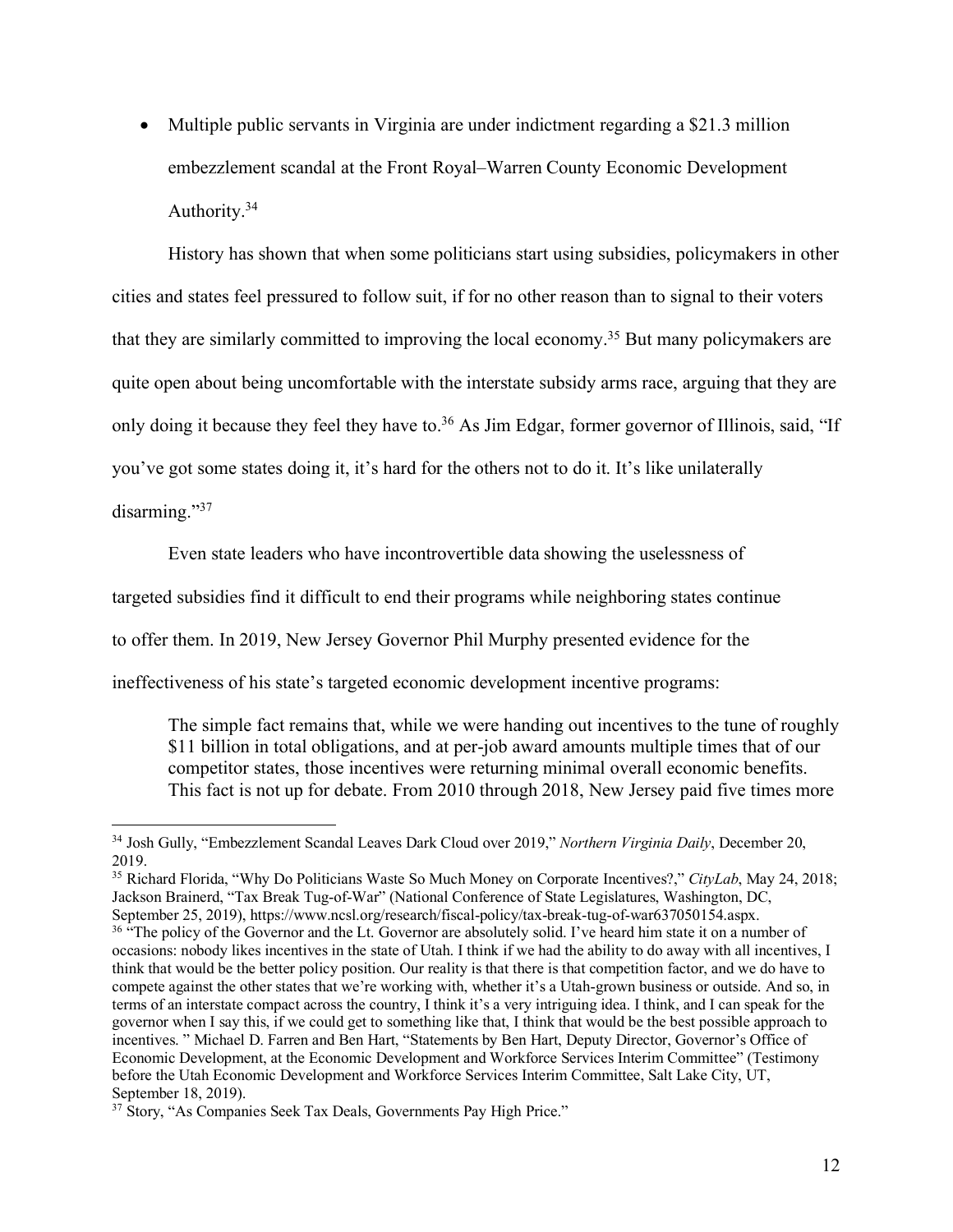than our peer states for every job created or retained, yet attracted five times less capital investment per incentive dollar. . . . Under our current programs, New Jersey continued to lag at No. 42 in job growth and No. 49 in wage growth in the nation. Forty-second and forty-ninth—out of 50. 38

However, even with that evidence in hand, Murphy made it clear that New Jersey would continue to offer targeted economic development incentives regardless, saying, "I will not unilaterally disarm our economic development while our competitor states are luring businesses, in part, through incentives."39

After years of negotiation and an estimated \$335 million in subsidies (payments that in some cases motivated businesses to move only across the street), Kansas and Missouri recently called a truce in their Kansas City border war.<sup>40</sup> The challenge of getting just two states to end a wasteful competition described as "the poster child for how not to create jobs" demonstrates the difficulties facing state-led solutions. <sup>41</sup> Yet, as Missouri Governor Mike Parson noted at the truce-signing ceremony, "Sometimes common sense does prevail."42 It hasn't prevailed enough, however—the agreement is limited to the Kansas City area and does not apply to local governments.43 Meanwhile, Missouri and Kansas continue to offer subsidies to lure businesses from the other 48 states. As Kansas Governor Laura Kelly said, "I think both of us would

<sup>&</sup>lt;sup>38</sup> Anjalee Khemlani, "Pushing for Deal: Murphy, Touting Own Proposals, Says He Won't Let N.J. Go without Incentives," *ROI-NJ*, June 5, 2019.

<sup>39</sup> Khemlani, "Pushing for Deal."

<sup>40</sup> NPR, "Episode 699: Why Did The Job Cross The Road?," *Planet Money*, May 4, 2016, [https://www.npr.org/sections/money/2016/05/04/476799218/episode-699-why-did-the-job-cross-the-road;](https://www.npr.org/sections/money/2016/05/04/476799218/episode-699-why-did-the-job-cross-the-road) Jonathan Shorman and Allison Kite, "Kelly Plans Action to End Kansas-Missouri Border War, after Parson Signed Truce Bill," *Kansas City Star*, June 18, 2019.

<sup>&</sup>lt;sup>41</sup> Amy Liu, "The End of Kansas-Missouri's Border War Should Mark a New Chapter for Both States' Economies," *The Avenue*, Brookings Institution, August 14, 2019.

<sup>42</sup> Kevin Hardy, "'Sometimes Common Sense Does Prevail.' Missouri, Kansas Celebrate End of Border War," *Kansas City Star*, August 13, 2019.

<sup>43</sup> Kansas City Star Editorial Board, "Kansas Gov. Laura Kelly vs. KC Mayor Quinton Lucas: Is the Border War Already Back?," *Kansas City Star*, December 6, 2019.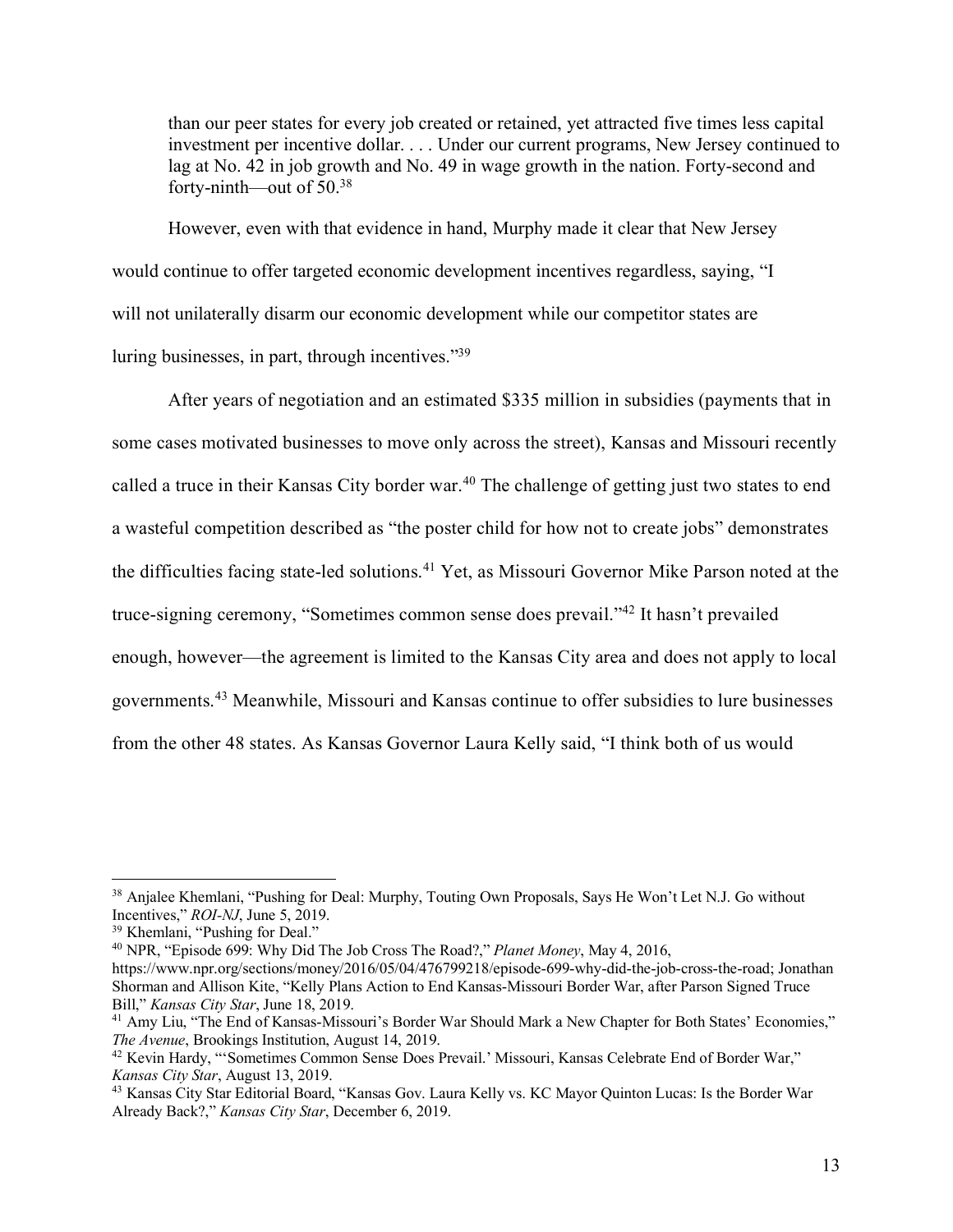prefer that we wouldn't have to do that, but I don't think either one of us is really ready to unilaterally disarm."44

David Lehman, commissioner of the Connecticut Department of Economic and Community Development and senior economic adviser to Connecticut Governor Ned Lamont, proposed a way out of this mess. He suggested that the federal government adopt the European Union's strict rules on the granting of subsidies:

Here's what we agree on: incentives don't drive the economy. That's not the key to a successful economy. . . . If the United States on the federal level adopted it [a restriction on subsidies], I think that would be best."45

# **A Federal Bailout for States Offers a Solution**

State and local government leaders unfortunately face substantial political costs for shunning the subsidy arms race, even if economic analysis and empirical research both suggest that unilateral exit would lead to improved local economic development.<sup>46</sup> A multilateral solution, using an interstate compact for states to credibly commit to prohibiting subsidies, has recently built momentum; 14 states introduced relevant legislation in 2020.<sup>47</sup>

 <sup>44</sup> Hardy, "'Sometimes Common Sense Does Prevail.'"

<sup>45</sup> Mark Pazniokas, "An Effort in Connecticut to End the Economic Border Wars," *Connecticut Mirror*, January 29, 2020.

<sup>46</sup> Mitchell et al., *The Economics of a Targeted Economic Development Subsidy*; Brainerd, "Tax Break Tug-of-War."

<sup>&</sup>lt;sup>47</sup> Michael D. Farren, "An Interstate Compact to Phase Out Corporate Giveaways" (Testimony before the Illinois General Assembly, House Revenue and Finance Committee, February 27, 2020); "Coalition to Phase Out Corporate Tax Giveaways," Coalition to Phase Out Corporate Tax Giveaways, accessed February 5, 2020, [https://endtaxgiveaways.org/.](https://endtaxgiveaways.org/)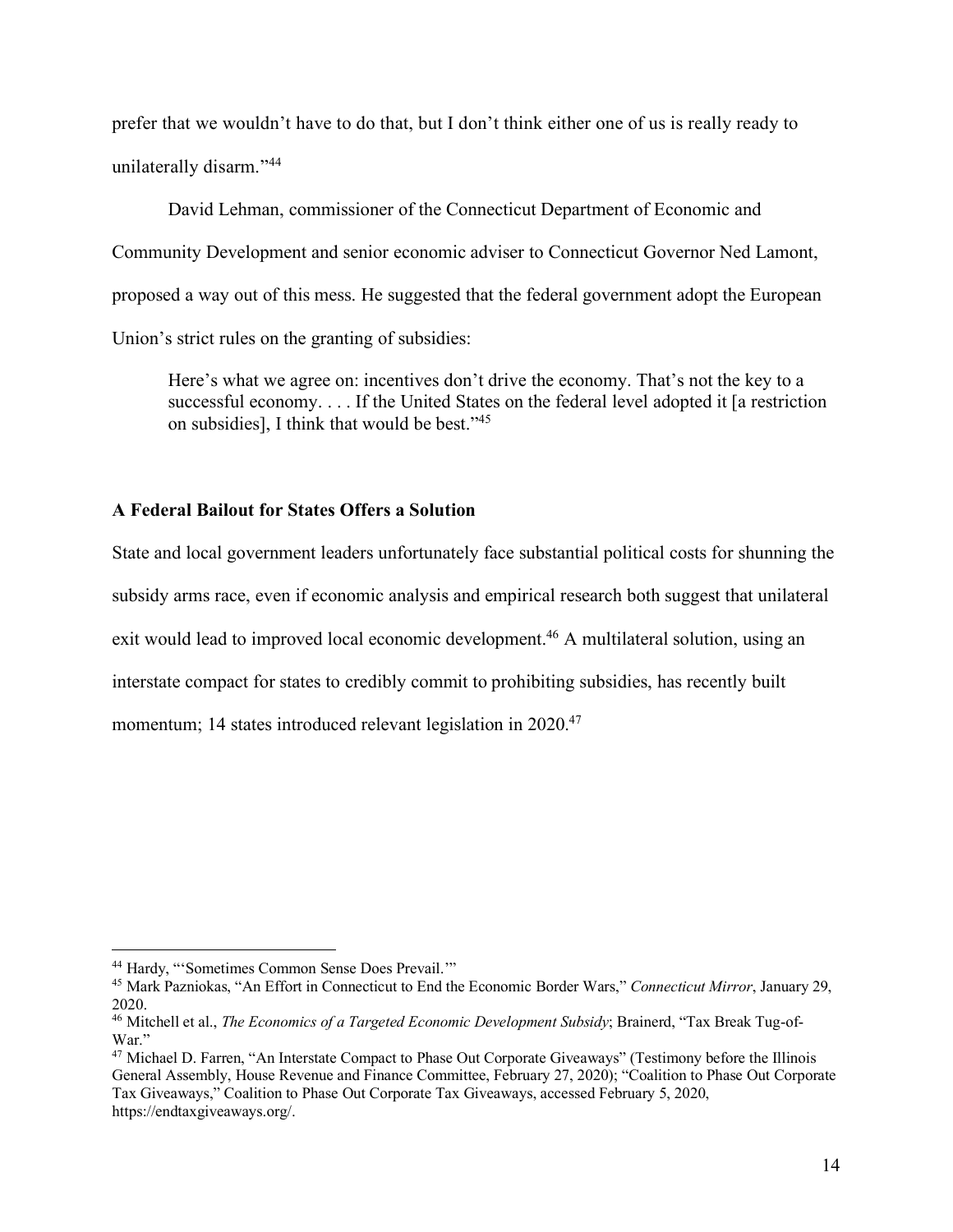# *A Federal Antisubsidy Rule for States Accepting Bailouts*

However, the possibility of a federal bailout for states offers another, faster, solution: Congress could condition its bailout on states' contractual promise to permanently forswear the use of targeted economic development subsidies.

In creating this mechanism for simultaneous and multilateral disarmament, Congress would be neither penalizing state and local governments for previous policy decisions nor rescuing them from the consequences of having made bad deals. The antisubsidy rule would be entirely forward looking, prohibiting only the creation of new subsidies rather than interfering with existing contracts or liabilities. It would place every state on a level and fair playing field, liberating policymakers from the never-ending race to the bottom just when they most need to free up funding and pursue policies that assist genuine recovery.

An antisubsidy rule would be in Congress's best interest as well: the fungibility of federal grants means that the federal government could end up funding both sides of future interstate subsidy competitions, like the one brewing over Tesla's "Cybertruck Gigafactory."48

Vast amounts of previous research have found clear evidence of a "flypaper effect"—that a dollar of federal aid increases state spending more than an extra dollar of state taxpayer income. The term came from the research observation that federal aid seems to "stick where it hits" and that state governments do not reduce spending as much as would be expected.<sup>49</sup> Federal grants tend to increase total state and local government spending by 30–100 percent of the value

<sup>&</sup>lt;sup>48</sup> In fact, Joplin, Missouri, has already reportedly offered subsidies in excess of \$1 billion for the facility. Dana Hull, "Tesla on the Hunt for Cybertruck Plant Location in Central U.S.," *Los Angeles Times*, March 11, 2020; Kif Leswing, "Missouri City Offers \$1 Billion in Incentives for Tesla Cybertruck Factory," *CNBC*, April 14, 2020. <sup>49</sup> This appears to be a long-run effect, with state taxes increasing after federal grants end. Matt Mitchell,

<sup>&</sup>quot;Stimulating \$19,000,000,000 in New State Taxes," *Neighborhood Effects*, September 9, 2010; Russell S. Sobel and George R. Crowley, "Do Intergovernmental Grants Create Ratchets in Staten and Local Taxes?" (Mercatus Working Paper, Mercatus Center at George Mason University, Arlington, VA, August 2010).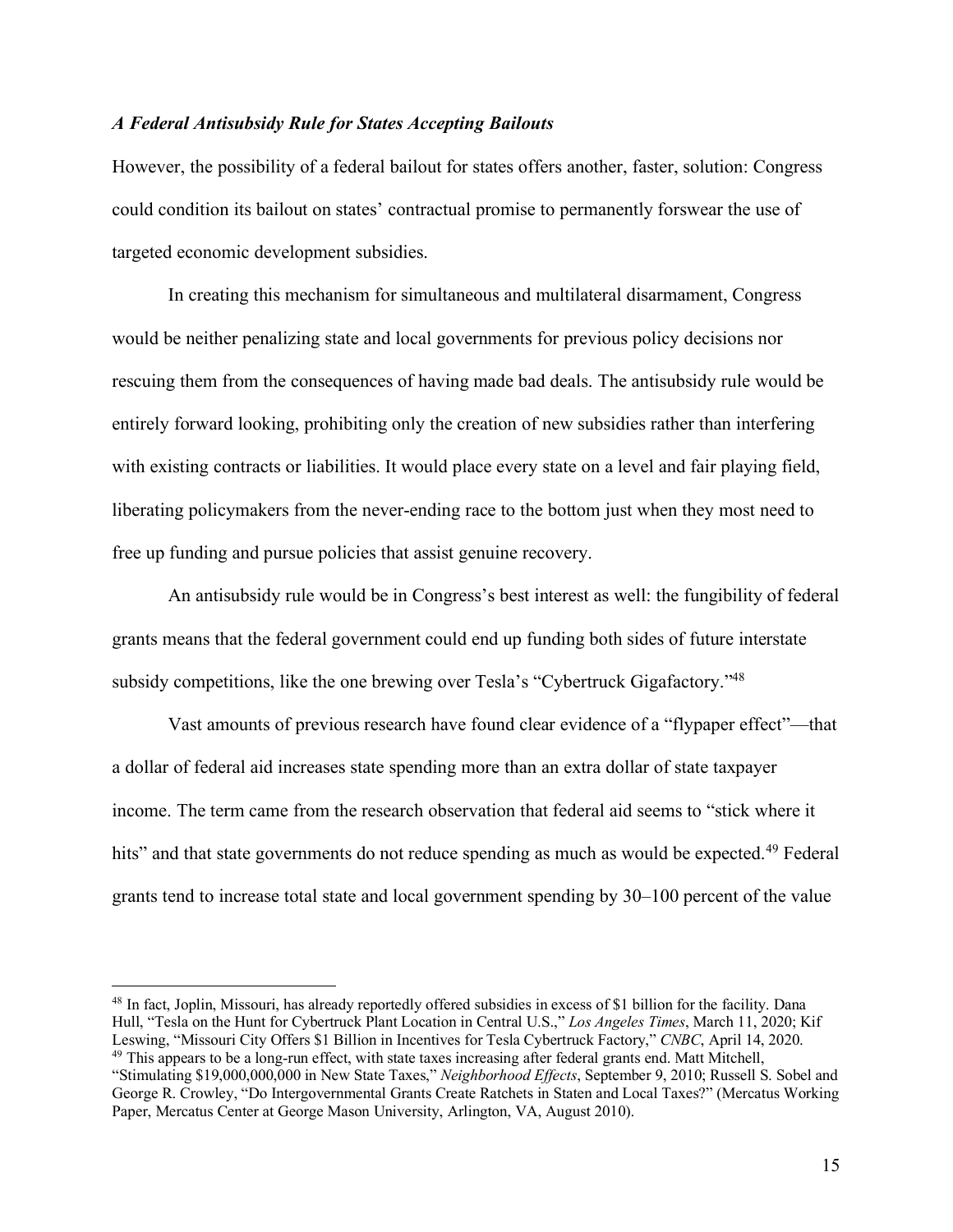of the federal grant. <sup>50</sup> The upper end of this range suggests that federal aid only expands aggregate public spending, rather than replacing some of the local portion. To the extent that local policymakers have discretion over where they redeploy locally funded spending, federal grants—which were estimated to total \$750 billion last year—may be underwriting a substantial portion of the estimated \$48–\$95 billion that state and local governments spend on subsidies

every year.<sup>51</sup>

Mark Funkhouser, former mayor of Kansas City, had a front-row seat to the "border war"

between Kansas and Missouri. <sup>52</sup> Along with University of Minnesota economist Art Rolnick and

former Minnesota Representative David Minge, Funkhouser has made the argument that

Congress needs to step in to end this wasteful spending:<sup>53</sup>

We need a national law that prohibits corporations from extracting bribes from state and local governments and bans governments from donating tax dollars to private entities—a sort of domestic equivalent of the Foreign Corrupt Practices Act, which prohibits American companies from bribing foreign governments.<sup>54</sup>

<sup>&</sup>lt;sup>50</sup> It should be noted that for increases in local taxpayer income (obviously the main source of state and local government spending), the largest estimated increase in their desired government spending is about 15 percent. Furthermore, there seems to be good evidence that at least some public officials are "budget maximizers," especially those representing larger jurisdictions. Robert P. Inman, "The Flypaper Effect" (NBER Working Paper No. 14579, National Bureau of Economic Research, Cambridge, MA, December 2008); James R. Hines and Richard H. Thaler, "Anomalies: The Flypaper Effect," *Journal of Economic Perspectives* 9, no. 4 (1995): 217–26.

<sup>51</sup> Congress provided an estimated \$750 billion in federal grants to state and local governments in fiscal year (FY) 2019. Federal grants amounted to 23 percent of state and local budgets in FY 2017. The "flypaper effect" suggests that federal grants do not completely displace local spending, and sometimes they even motivate overspending in the federally funded area. However, to the extent that federal grants displace local funds that would have been spent on these initiatives, local funding is then available for secondary uses, such as targeted economic development subsidies. Robert Jay Dilger and Michael H. Cecire, "Federal Grants to State and Local Governments: A Historical Perspective on Contemporary Issues," *Economic Research Service*, May 22, 2019; Center on Budget and Policy Priorities, "Federal Aid to State and Local Governments," April 19, 2018, [https://www.cbpp.org/research/state](https://www.cbpp.org/research/state-budget-and-tax/federal-aid-to-state-and-local-governments) [-budget-and-tax/federal-aid-to-state-and-local-governments;](https://www.cbpp.org/research/state-budget-and-tax/federal-aid-to-state-and-local-governments) Thomas to Farren, "Estimates of Total State and Local Subsidies," May 4, 2020.

<sup>52</sup> NPR, "Episode 699: Why Did The Job Cross The Road?"

<sup>53</sup> Arthur J. Rolnick and Melvin L. Burstein, *Congress Should End the Economic War among the States* (Minneapolis: Federal Reserve Bank of Minneapolis, January 1, 1995); Arthur J. Rolnick, "Congress Should End the Economic War among the States" (Testimony before the Domestic Policy Subcommittee, Washington, DC, October 10, 2007), [https://www.minneapolisfed.org/publications/special-studies/economic-bidding-wars/rolnick-testimony;](https://www.minneapolisfed.org/publications/special-studies/economic-bidding-wars/rolnick-testimony) Distorting Subsidies Limitation Act of 1997, H.R. 3044, 105th Cong. (1997); Distorting Subsidies Limitation Act of 1999, H.R. 1060, 106th Cong. (1999).

<sup>54</sup> Mark Funkhouser, "How to Stop the Economic Development Wars," *Governing*, November 25, 2013.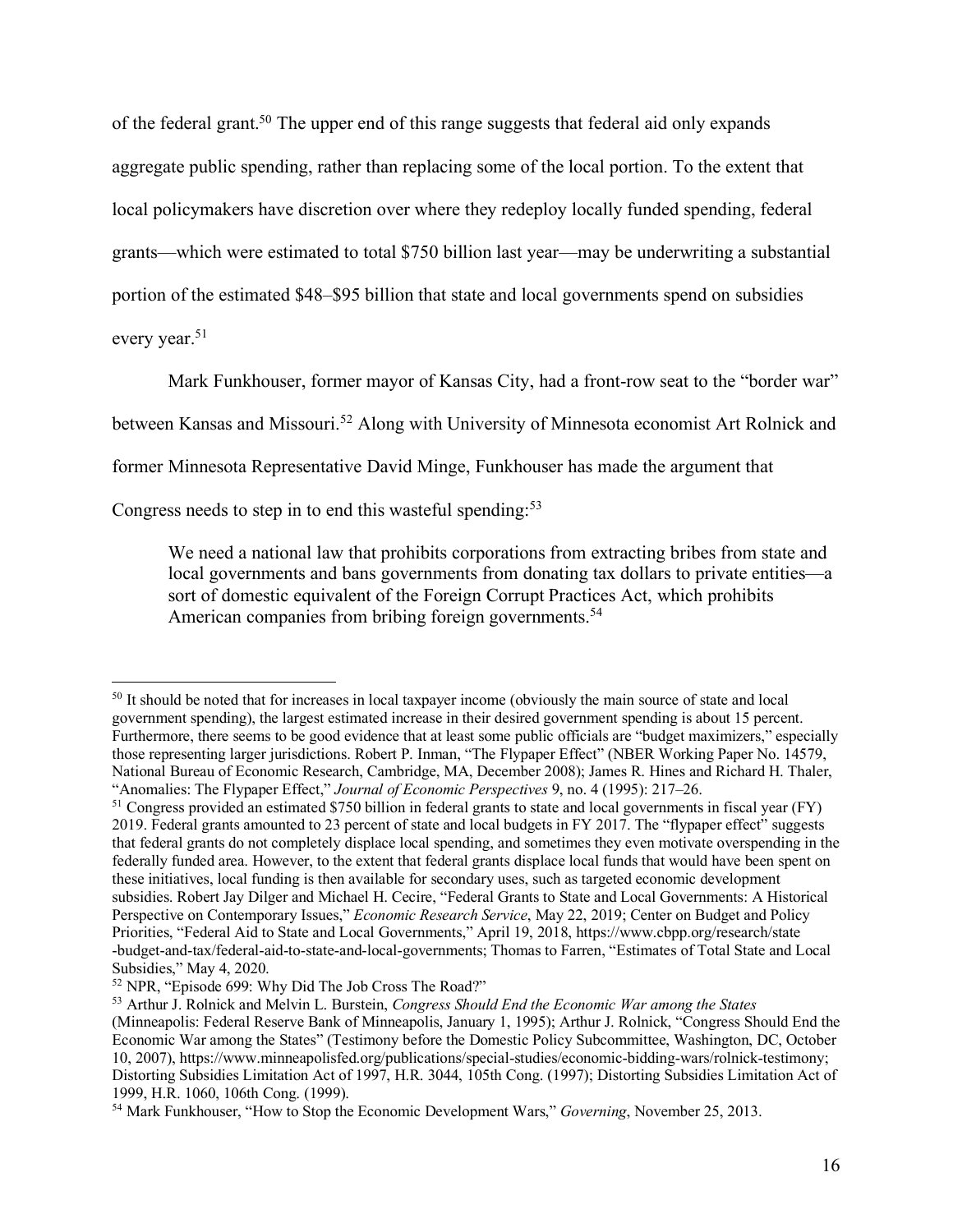Sean O'Byrne, vice president of the Downtown Council of Kansas City, agrees with Funkhouser:

I just shake my head every time it happens, it just gives me a sick feeling in the pit of my stomach. It sounds like I'm talking myself out of a job, but there ought to be a law against what I'm doing.<sup>55</sup>

Indeed, there is evidence that state and local governments intend to continue offering economic development subsidies, even as their tax revenue drops precipitously because of the coronavirus-related economic downturn.56 Offering subsidies will allow state and local politicians to signal to their constituents that they are indeed working hard to improve the economy after the downturn, even as the subsidies do more harm than good.<sup>57</sup>

# *The Effect of Economic Development Subsidies on State and Local Government Fiscal Health*

The effect of targeted economic development subsidies on state fiscal health should be of

paramount concern. Coronavirus-related state revenue shortfalls are occurring while the total

state debt as a share of national GDP is at its highest level since the 1840s, when many states

defaulted on their debt.<sup>58</sup> Recent Mercatus research on that episode confirmed the link between

those subsidies and poor state and local government fiscal health.<sup>59</sup> Bruce McDonald, J. W.

<sup>56</sup> Allison Kite, "Amid COVID-19 Budget Uncertainty, Kansas City Proceeds with \$43M Soccer Park—Warily," *Kansas City Star*, April 22, 2020; Associated Press, "Incentive Deal to Move Carolina Panthers to S.C. Approved," April 23, 2020, [https://kmph.com/sports/content/incentive-deal-to-move-carolina-panthers-to-sc-approved-04-23](https://kmph.com/sports/content/incentive-deal-to-move-carolina-panthers-to-sc-approved-04-23-2020) [-2020;](https://kmph.com/sports/content/incentive-deal-to-move-carolina-panthers-to-sc-approved-04-23-2020) Jay Hanselman, "Cincinnati's Budget Deficit for the New Fiscal Year Continues to Grow," *Cincinnati Public Radio*, April 29, 2020; Pat Garofalo, "The Post-Pandemic Lobbying Blitz Is Underway," *Boondoggle*, April 21, 2020; Sam Karlin and Mark Ballard, "Cut Taxes, Enact Tort Reform, Expand Tax Breaks to Start Coronavirus Recovery, Business Execs Say," *The Advocate*, May 11, 2020.

 <sup>55</sup> Story, "As Companies Seek Tax Deals, Governments Pay High Price."

<sup>57</sup> Nathan M. Jensen and Edmund Malesky, *Incentives to Pander: How Politicians Use Corporate Welfare for Political Gain* (Cambridge: Cambridge University Press, 2018); Richard Florida, "Why Mayors Keep Trying to Woo Business with Tax Breaks," *CityLab*, February 7, 2019.

<sup>58</sup> Jeremy Horpedahl, "US State Debt Defaults and Constitutional Reform in Historical Perspective" (working paper, 2020).

<sup>59</sup> Mitchell et al., "Outlawing Favoritism."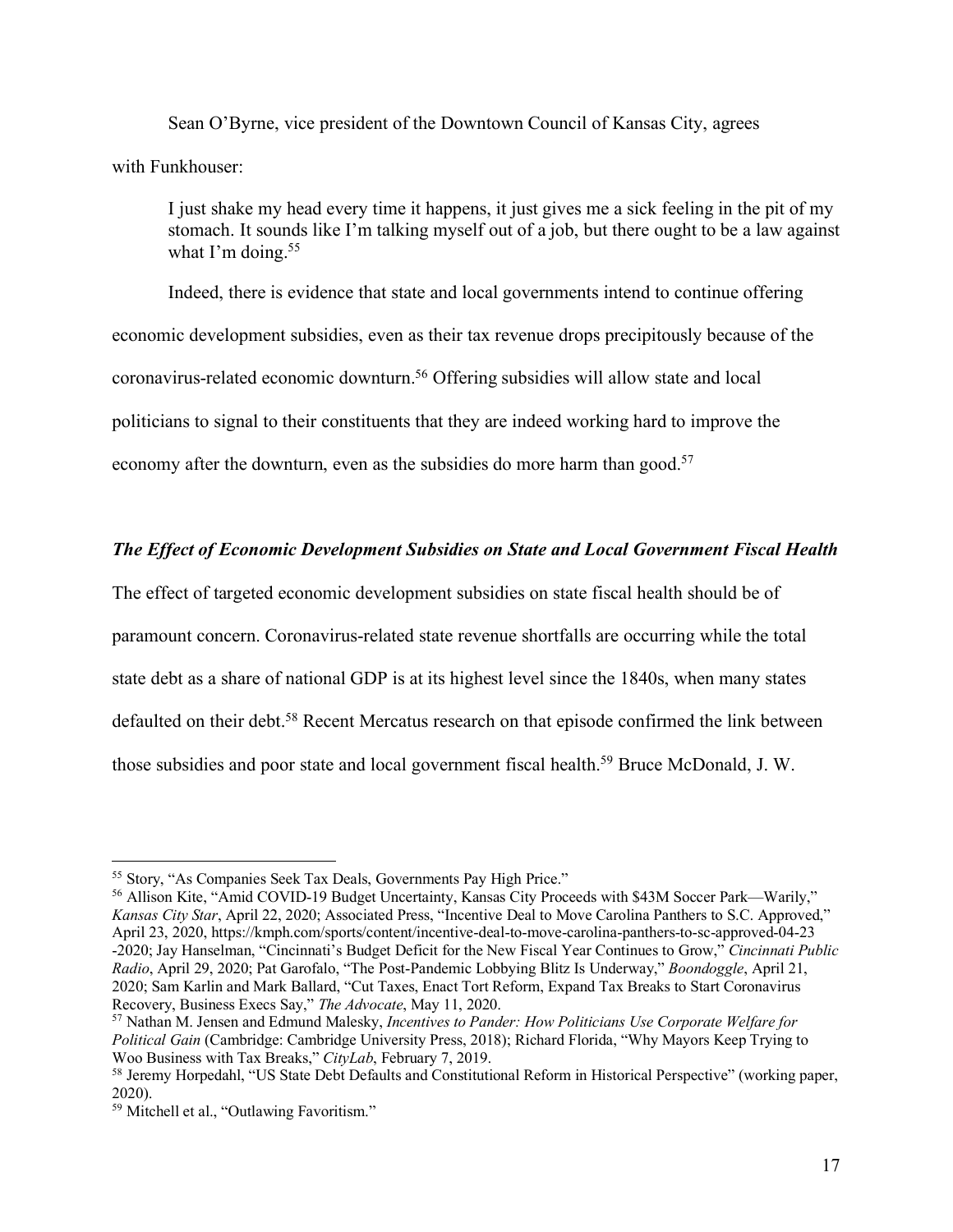Decker, and Brad Johnson, using contemporary data covering most of the US economy, found even broader evidence (covering many states over a period of time) to support this conclusion:

After controlling for the governmental, political, economic, and demographic characteristics of a state, we find that incentives draw resources away from the state. Ultimately, the results show that financial incentives negatively affect the overall fiscal health of a state.<sup>60</sup>

Targeted economic development subsidies harm state fiscal health in part because most subsidies are provided via tax credits that reduce future revenue, while at the same time the demand for public services increases because of the subsidized economic activity. <sup>61</sup> Because most subsidies do not actually motivate new projects, governments are needlessly reducing their tax revenue. Perhaps unsurprisingly, higher levels of economic development subsidies are correlated with increased state dependency on federal grants.<sup>62</sup>

Targeted economic development subsidies also indirectly decrease tax revenue. To fund the subsidy, the taxes paid by other businesses and residents must be higher or the public services provided must be reduced (or both). Holding public services constant, higher taxes lead to slower GDP growth over the long run, with the best estimate being that future state GDP will be 0.5 percent lower for each additional percentage point increase of total tax revenue currently collected.63 Furthermore, the higher tax rate on a narrower tax base amplifies the economic harm because deadweight loss—the lost economic exchange caused by taxation—increases exponentially as the tax rate rises.<sup>64</sup> This reduced economic activity then causes a reduction in future tax revenue compared with what would otherwise be collected.

 <sup>60</sup> Bruce D. McDonald, J. W. Decker, and Brad A. M. Johnson, "You Don't Always Get What You Want: The Effect of Financial Incentives on State Fiscal Health," *Public Administration Review*, February 27, 2020.

 $<sup>61</sup>$  Please note, just because the economic activity is subsidized does not mean that the subsidy was material to the</sup> project being initiated. Bartik, "'But For' Percentages for Economic Development Incentives."

<sup>&</sup>lt;sup>62</sup> McDonald, Decker, and Johnson, "You Don't Always Get What You Want."

<sup>63</sup> Bartik, *Who Benefits from Economic Development Incentives?*, 10.

<sup>64</sup> Mitchell et al., *The Economics of a Targeted Economic Development Subsidy*, 24.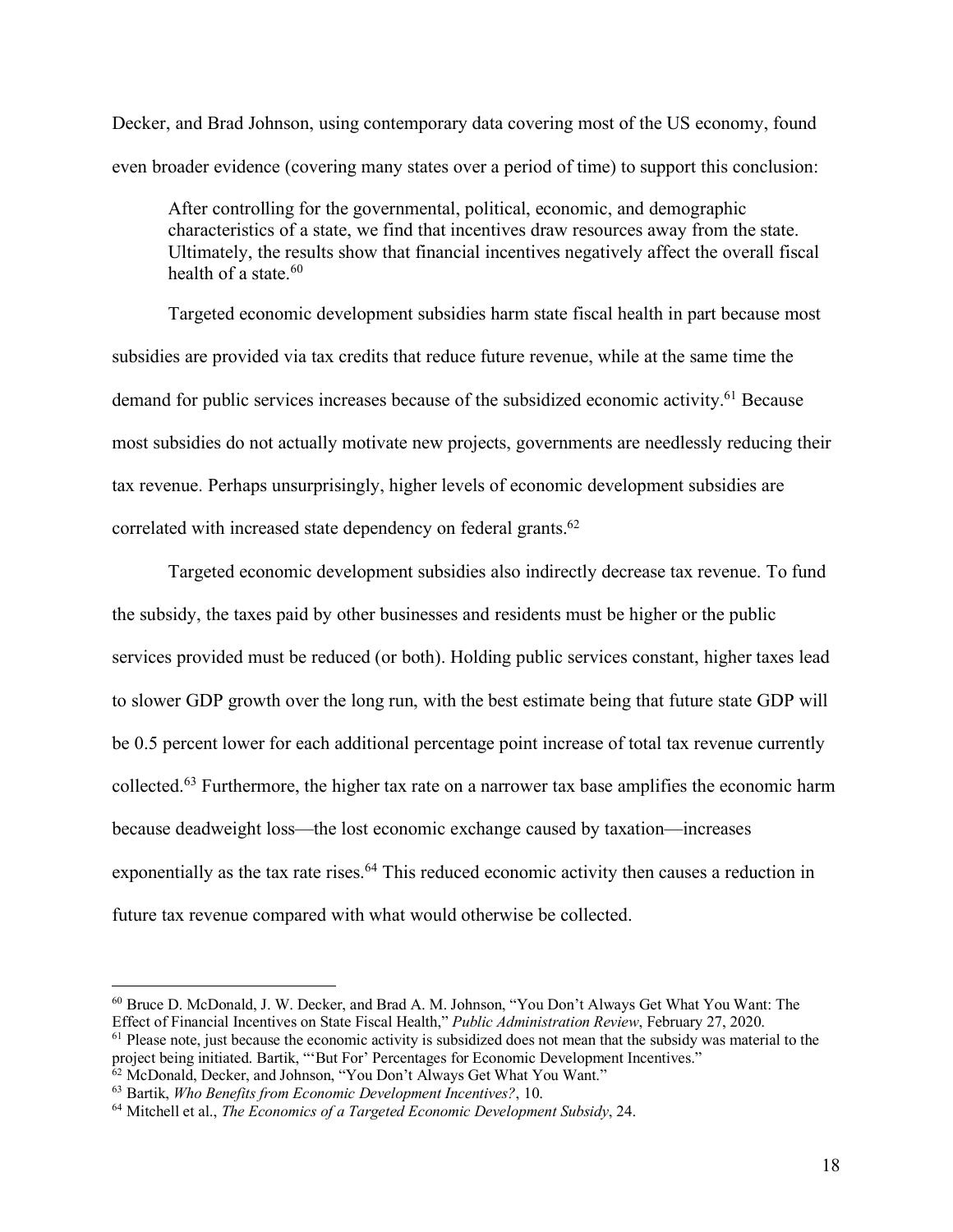Economic development subsidies can also harm the credit rating of state and local governments. In December 2015, Moody's Investors Service cut the credit rating of Pearl, Mississippi, four notches to junk status because of the city's difficulty in repaying the debt it had taken on to build a minor league baseball stadium.<sup>65</sup>

At the state level, New Jersey may join Illinois to share the title of the state with the worst credit rating in the nation after Moody's revised its credit rating outlook to "negative." New Jersey's underfunded public worker retirement and healthcare programs receive most of the blame for the *11 credit downgrades* it received from 2010 through 2018. <sup>66</sup> However, the state continued spending profligately on economic development subsidies during the same period, with little to show for it. Last year, New Jersey's comptroller released a scathing audit of the state's economic development programs, finding that the Economic Development Authority "improperly awarded, miscalculated, overstated, and overpaid" the tax credits it was responsible for and that there was no way to determine whether the \$11 billion in subsidies promised to businesses generated any economic benefits for the state.<sup>67</sup>

To better understand the national scale of the estimated \$48–\$95 billion annually spent by states and local governments on targeted economic development subsidies, it helps to compare the value with more relatable concepts. The average value of that range (\$72 billion) could easily pay the entire annual state budget for any but six states; in fact, it could nearly cover

 <sup>65</sup> Ira Boudway and Kate Smith, "The Braves Play Taxpayers Better Than They Play Baseball," *Bloomberg Businessweek*, April 27, 2016.

<sup>66</sup> Daniel J. Munoz, "Moody's Warns of Potential Downgrade for NJ amid Global Pandemic," *NJBIZ*, April 14, 2020; Kristen M. DeJong, "New Jersey: The Garden State Remains under Scrutiny," *Nuveen*, April 3, 2019.

<sup>67</sup> Samantha Marcus, "N.J.'s \$11B Corporate Tax Break Program Blasted as Audit Finds It Overpaid and Improperly Awarded Millions under Christie," *NJ.Com*, January 9, 2019; Philip James Degnan, *New Jersey Economic Development Authority: A Performance Audit of Selected State Tax Incentive Programs* (Newark, NJ: Office of the State Comptroller, January 9, 2019).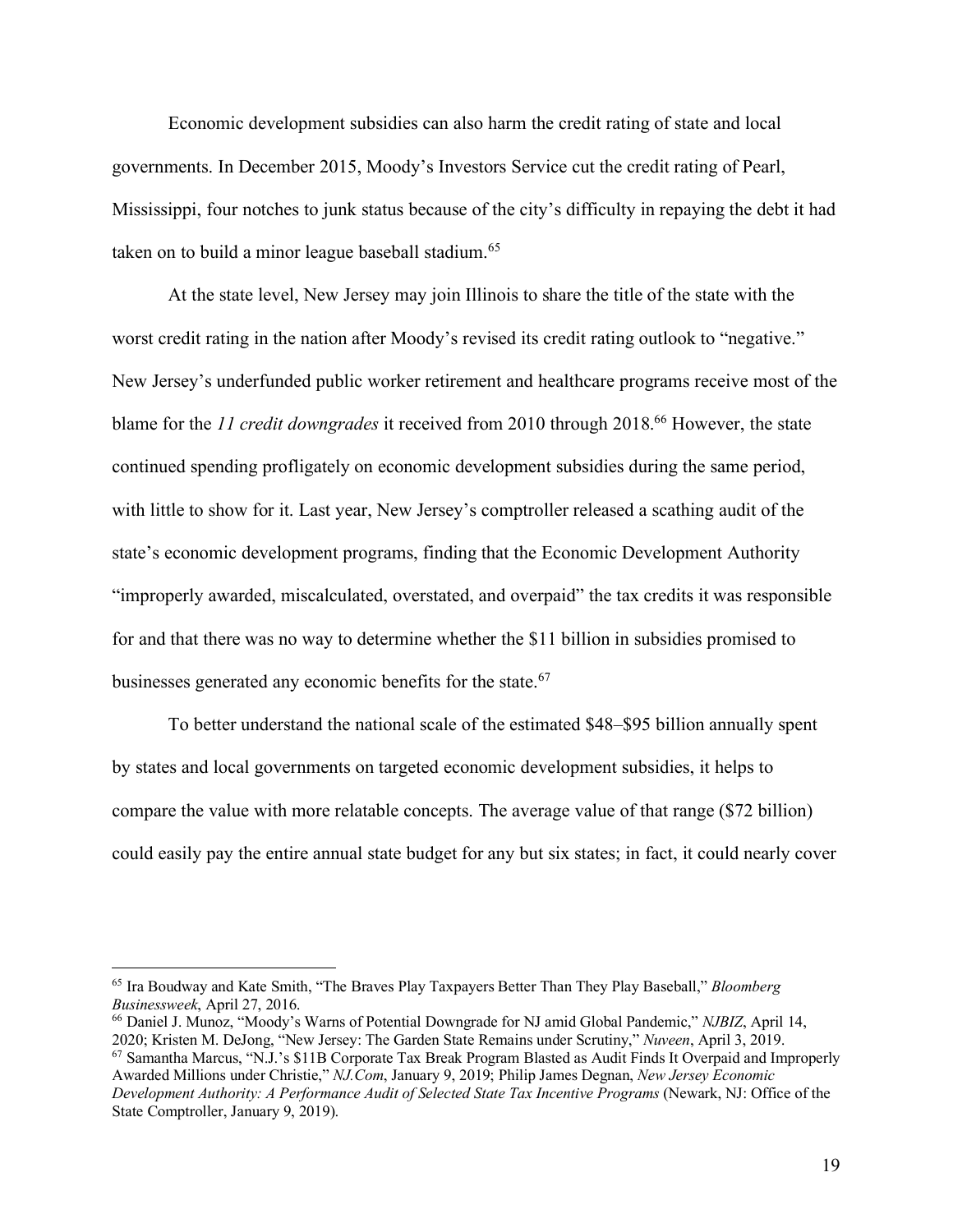the annual budgets for 10 states *combined*. <sup>68</sup> It could easily pay for the \$40.8 billion that states spent on bonds last year.<sup>69</sup> And at the federal level, if Congress reduced federal grants commensurately with state expenditure savings from not offering subsidies, it could pay for the entire annual cost of all federal food assistance programs or purchase five new aircraft carriers every year.<sup>70</sup>

It is worth noting that the \$48–\$95 billion that state and local governments spend each year on subsidies corresponds to "only" 2.2–4.5 percent of total state expenditures.<sup>71</sup> But every little bit will help over the coming year as states and cities are desperately searching for lowhanging fruit to cut out of their budgets. Even better, cutting subsidies would be a long-term benefit, whereas the limited ability to defer other expenses, such as highway maintenance, can only temporarily fill a budget hole.

States and cities facing fiscal problems because of the subsidies they have granted is not a recent problem. Mercatus research illustrates how eight states and a territory (Florida at the time) defaulted on their debt during the Panic of 1837 after underwriting ill-conceived private infrastructure projects. A similar wave of local government defaults occurred after the Panic of 1873. <sup>72</sup> Those difficult lessons led to state constitutional provisions that were intended to prohibit most targeted economic development subsidies, but the legal interpretation of the provisions has

 <sup>68</sup> Brian Sigritz, *2019 State Expenditure Report* (Washington, DC: National Association of State Budget Officers, 2019).

<sup>69</sup> Sigritz, *2019 State Expenditure Report*, 8.

<sup>&</sup>lt;sup>70</sup> The federal government spent \$68 billion on federal food assistance programs in FY 2018. The cost of a Fordclass aircraft carrier is around \$12.5 billion. For reference, the United States has commissioned only 11 new fleet carriers since 1975, and the next will not be delivered to the Navy until 2024. Center for Budget and Policy Priorities, "Policy Basics: The Supplemental Nutrition Assistance Program (SNAP)," June 25, 2019, [https://www](https://www.cbpp.org/research/food-assistance/policy-basics-the-supplemental-nutrition-assistance-program-snap) [.cbpp.org/research/food-assistance/policy-basics-the-supplemental-nutrition-assistance-program-snap;](https://www.cbpp.org/research/food-assistance/policy-basics-the-supplemental-nutrition-assistance-program-snap) Ronald O'Rourke, *Navy Ford (CVN-78) Class Aircraft Carrier Program: Background and Issues for Congress* (Washington, DC: Congressional Research Service, May 7, 2020).

<sup>71</sup> Sigritz, *2019 State Expenditure Report*, 8.

<sup>72</sup> Mitchell et al., "Outlawing Favoritism."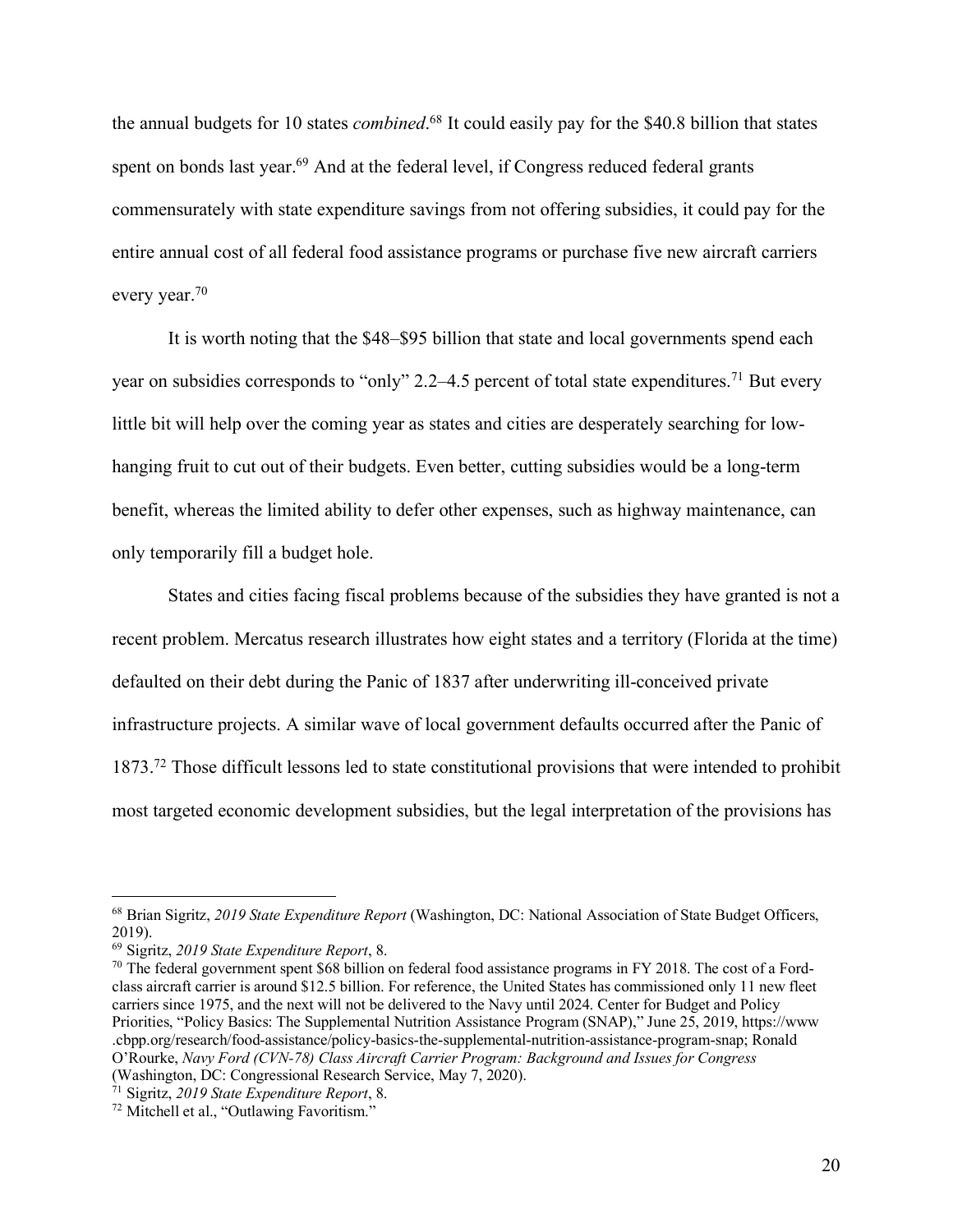been watered down over time, meaning they are mostly ineffective today. Congress has the authority to help states restore policies put in place after hard lessons were learned, and in the process it can help state leaders achieve a subsidy-free future that so many want but cannot achieve on their own.

## *Local Government Subsidies*

The National Association of Counties, National League of Cities, and US Conference of Mayors have requested \$250 billion in COVID-19 federal relief for municipal governments, in addition to the \$500 billion in aid to states requested by the National Governor's Association.<sup>73</sup> Whether Congress decides to directly subsidize municipal budgets in this manner, any prohibition on subsidies should be applied to states' local government subdivisions (municipalities and counties) to the greatest extent possible. Specifically, a state or local government agency of any size or scope should be held accountable to ensure its actions do not provide a targeted subsidy to any corporation that engages in interstate commerce.

A few businesses may not be subject to congressional oversight through the commerce clause.<sup>74</sup> However, in an increasingly interconnected economy, the vast majority of businesses are likely to engage with out-of-state customers or suppliers, either currently or at some point in the future.

<sup>&</sup>lt;sup>73</sup> Letter from the National League of Cities, National Association of Counties, and United States Conference of Mayors to the Honorable Mitch McConnell et al., "NLC, NACO, and USCM Fiscal Assistance Letter"; National Governors Association, "Governors' Letter Regarding COVID-19 Aid Request."

<sup>74</sup> In fact, the US Supreme Court has repeatedly found that congressional authority over economic exchange has little limit, up to and including self-production for self-consumption. Regardless, regulating state and local governments' attempts to privilege certain companies, ostensibly to benefit their local economy, certainly satisfies even the limited definition of interstate commerce that the US founders likely intended. Wickard v. Filburn, 317 U.S. 111 (1942); Douglas W. Kmiec, "Gonzales v. Raich: Wickard v. Filburn Displaced," *Cato Supreme Court Review*, 2005, 30.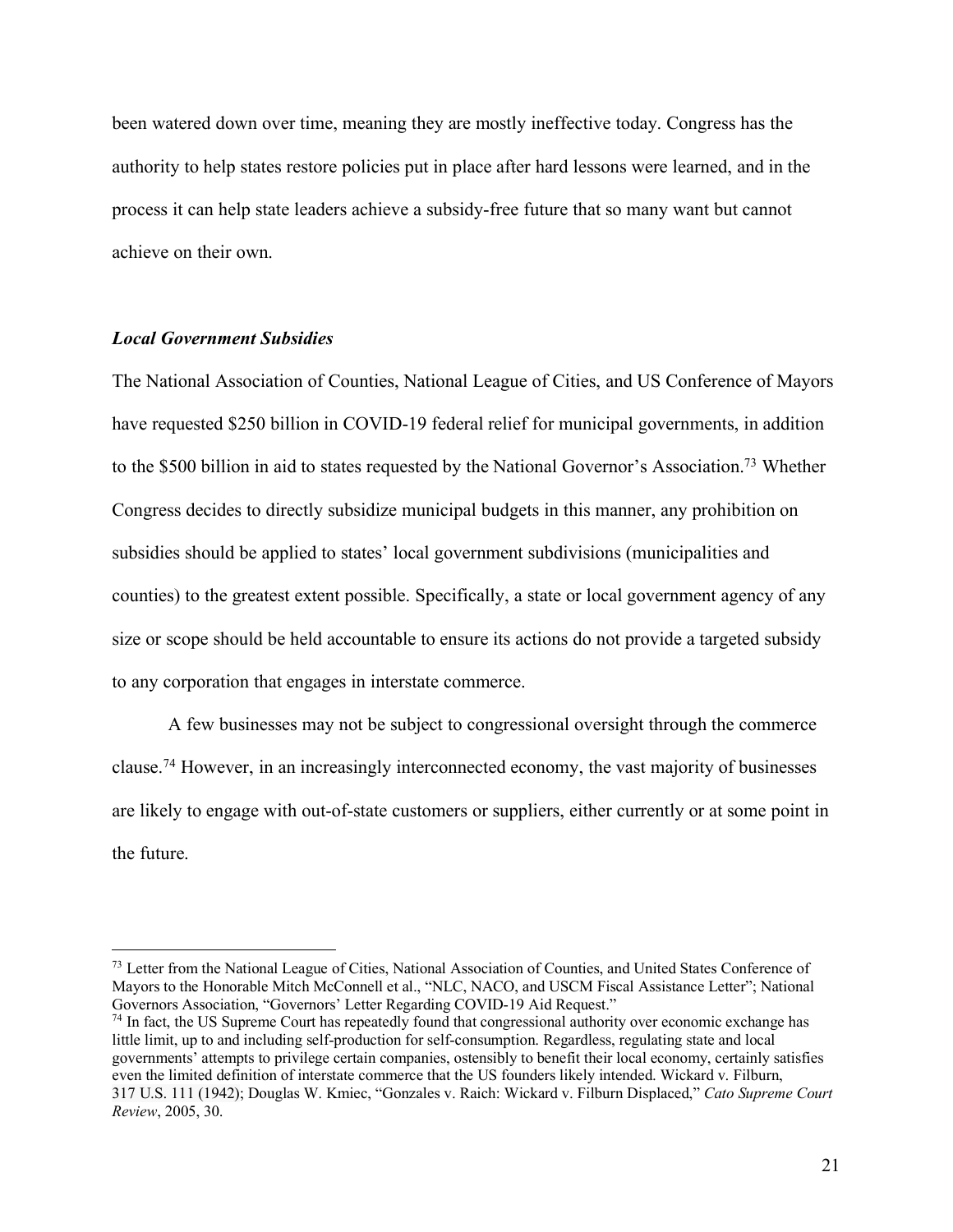A primary reason why a targeted economic development subsidy prohibition should also apply to subdivisions of state government is because local subsidies often are the most wasteful. Although economic research has found that subsidies are unlikely to sway a company's *regional* location or expansion decisions, it has found that subsidy offers can indeed make a difference *within* a region or metropolitan area. This is because the business is able to access the same local resources, worker talent pool, and supplier and customer connections regardless of which suburb around a major city or small town in a rural region that it chooses; therefore, any local subsidies are just (extra) icing on the cake.75

But the effectiveness of local subsidies is not an argument in their favor. They are likely to carry even less weight than state subsidies in a company's decision of which region to locate in. In addition, much of the economic impact from the relocation or expansion likely spills over to nearby municipalities because of local governments' smaller jurisdictions, meaning that local governments gain even less than states from their subsidy spending. And most importantly, economic research suggests that raising taxes to pay for local subsidies to sway business location decisions between communities in the same region reduces long-run local GDP growth by as much as 10 times more than in the interstate and intermetropolitan cases.<sup>76</sup>

#### *Enforcement of the Antisubsidy Rule*

The quantity of state and local economic development subsidies will make enforcement of an antisubsidy rule difficult. For example, \$5 billion to \$10 billion in property tax subsidies are

 <sup>75</sup> Michael D. Farren and Anne Philpot, "With Amazon HQ2, the Losers Are the Winners: Why Economic Development Subsidies Hurt More Than They Help" (Arlington, VA: Mercatus Center at George Mason University, November 2018), 5.

<sup>76</sup> Timothy J. Bartik, *Who Benefits from State and Local Economic Development Policies?* (Kalamazoo, MI: W. E. Upjohn Institute for Employment Research, 1991), 43.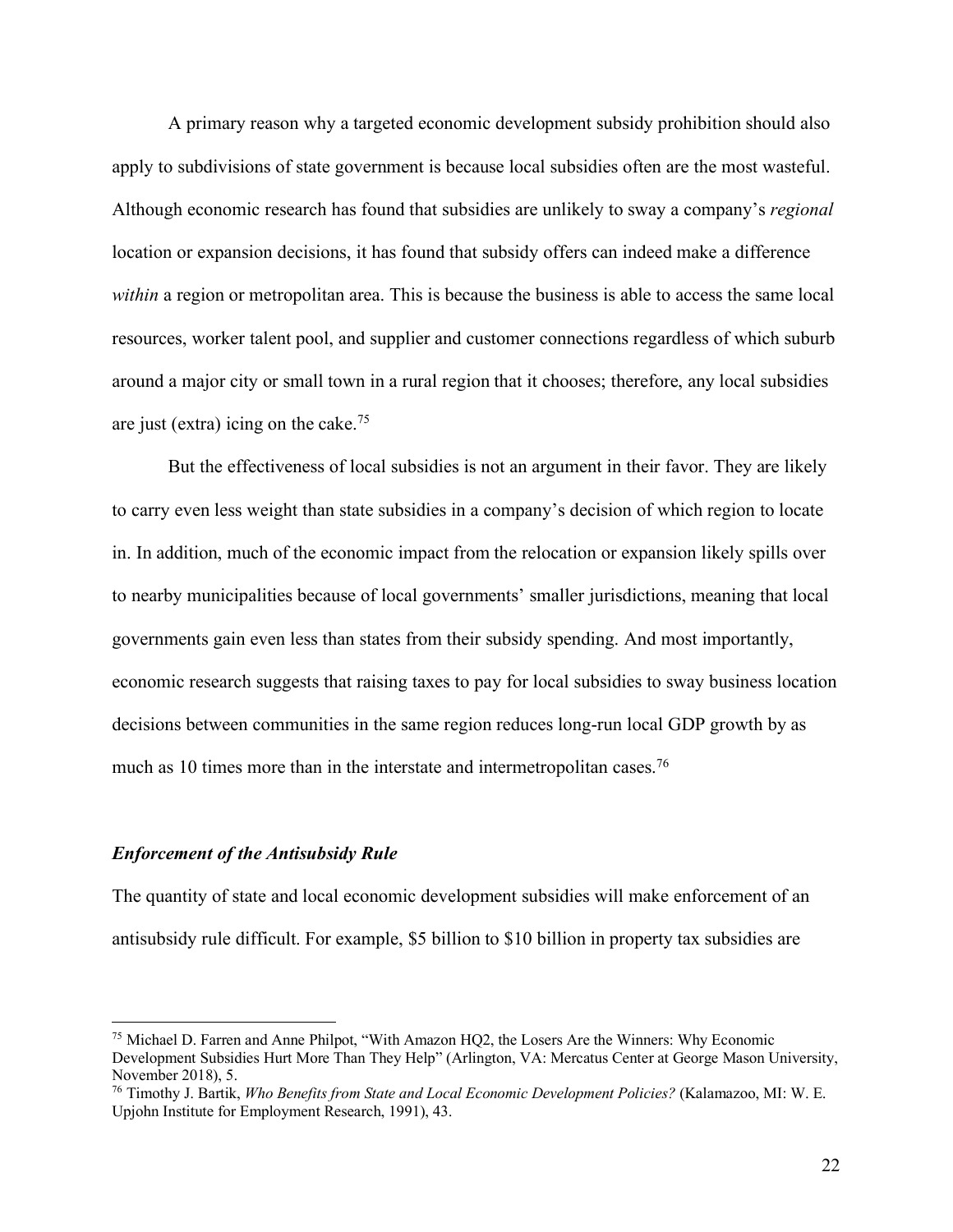handed out annually by thousands of small communities.<sup>77</sup> Because of the sheer scale of monitoring required—in addition to the 50 state governments, there are nearly 39,000 generalpurpose governments (municipalities and counties) and 51,000 special districts across the United States—the most efficient mechanism to encourage compliance will be to create markets for monitoring and enforcement. 78

Such a market can be implemented by motivating peer monitoring by other states, competitors, and taxpayers. In effect, peer monitoring deputizes the members of the community to be on the lookout for economically harmful behavior, rather than having a central regulator. This can be done in several ways, but the most straightforward way is to impose a legal penalty on states and local governments that provide targeted economic development subsidies and on those corporations that receive the subsidies, and then allow the state, business, or taxpayer that brings the violation to light to collect the value of that legal penalty.<sup>79</sup> An objective definition of what qualifies as a targeted economic development subsidy (discussed earlier in this paper) is critically important, and the mechanism should allow states and subsidy recipients the ability to defend their supposed infraction before an impartial court.

A financial penalty should have the following eight characteristics:

- 1) Be large enough to inhibit the interstate subsidy competitions observed in recent years.
- 2) Be large enough to motivate effective monitoring and enforcement by other states, businesses, and taxpayers.

 <sup>77</sup> Daphne A Kenyon et al., *Rethinking Property Tax Incentives for Business* (Cambridge, MA: Lincoln Institute of Land Policy, 2012); Benjamin Schneider, "The Lowdown on TIF, the Developer's Friend," *CityLab*, October 24, 2019; Bill Osmulski, "Tax Increment Financing in Wisconsin" (MacIver Analysis, MacIver Institute, Madison, WI, March 29, 2019).

<sup>78</sup> Mike Maciag, "Number of Local Governments by State," *Governing*, May 31, 2019; Farren and Mitchell, "An Interstate Compact to Stop the Economic Subsidy Arms Race."

<sup>79</sup> Peter D. Enrich, "Saving the States from Themselves: Commerce Clause Constraints on State Tax Incentives for Business," *Harvard Law Review* 110, no. 2 (1996): 377.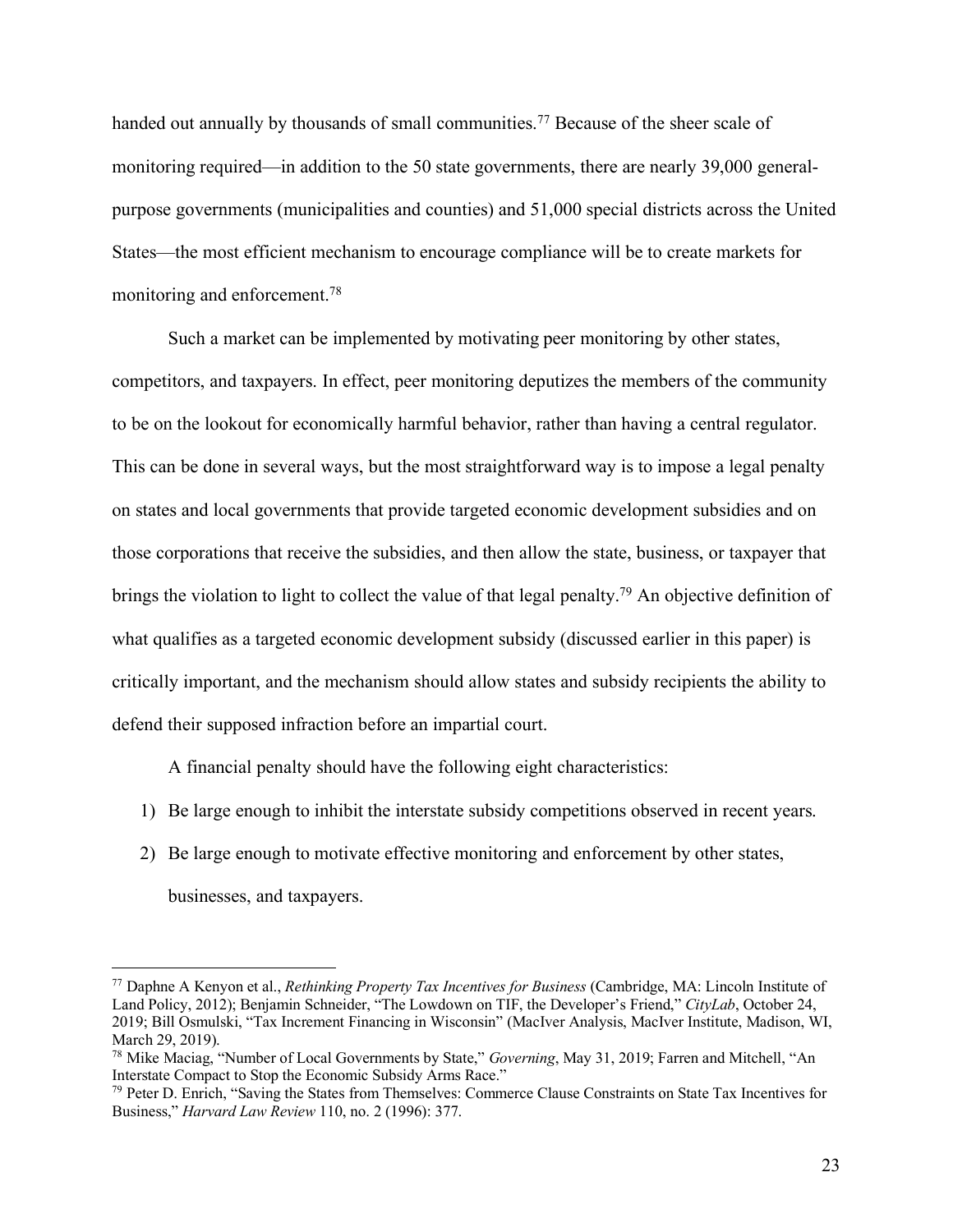- 3) Be large enough to motivate states to monitor their political subdivisions effectively to avoid lawsuits from other states.
- 4) Be applied immediately so that the policymakers responsible for the infraction are the ones to suffer the consequences.
- 5) Be proportional to the relative size of state revenues or the subsidy received.
- 6) Scale proportionally over time so that the legislation maintains its effectiveness despite inflation.
- 7) Satisfy the average person's sense of proportional punishment.
- 8) Employ a straightforward process of collecting and redistributing the penalty.

There are likely many mechanisms that would satisfy these conditions, but our suggestion is a twofold system holding both the state and the subsidy recipient individually and separately responsible for the transgression (because the act of offering and of acceptance are separate and individually culpable, after all).

First, the penalty for state or local government-granted subsidies could be a reduction in a state's future federal grants, the value of which would be redistributed to the state that engaged in the monitoring and enforcement costs. For example, the financial penalty could be

- equal to 5 percent of a state's five-year average of total federal grants,
- applied proportionally to each type of federal grant in the offending state in the next fiscal year,
- redistributed as a lump-sum, no-strings-attached grant to the state that initiated the enforcement action, and
- adjudicated by federal courts.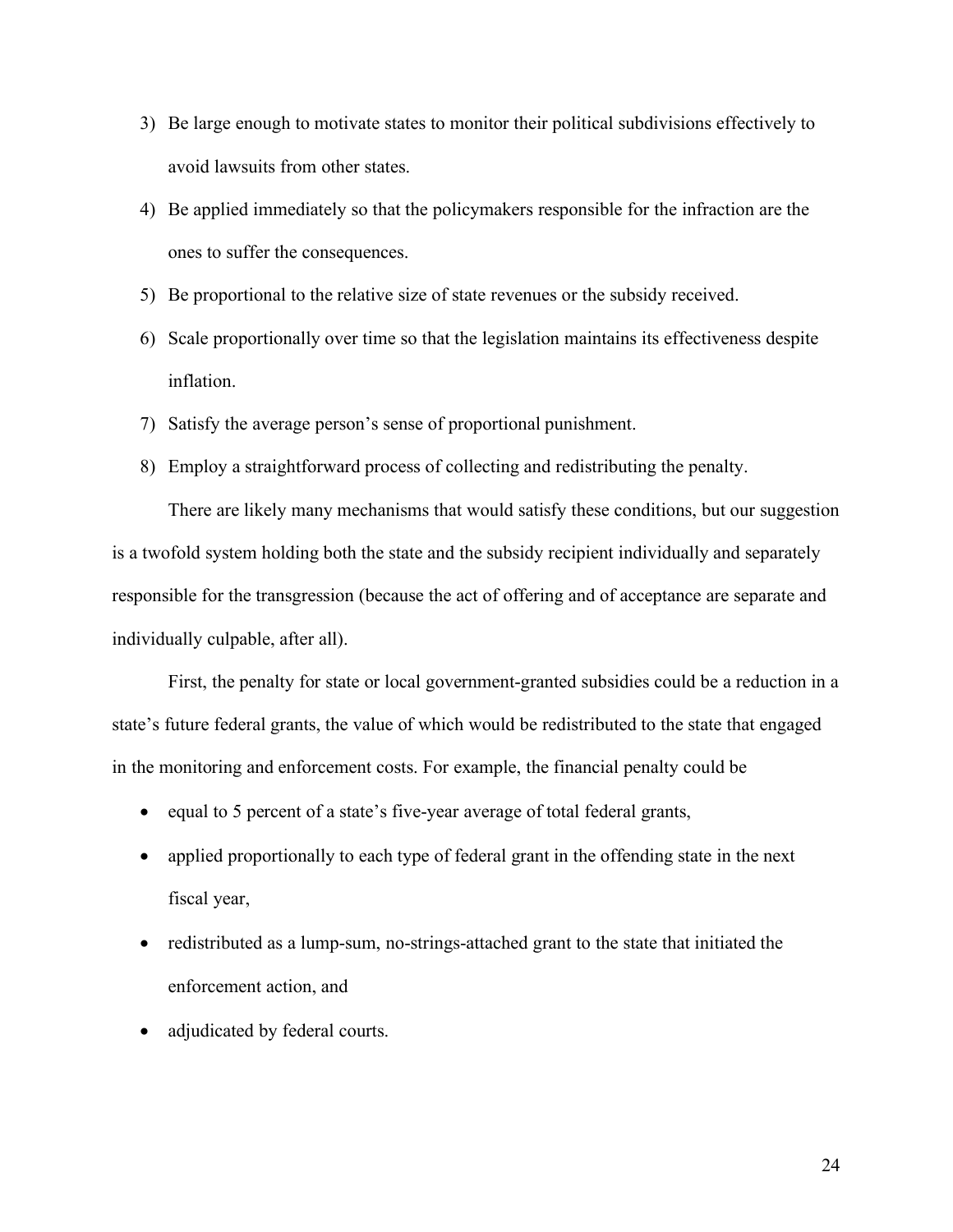On the basis of federal grants and state spending in FY 2017, this particular penalty would correspond to a 1 to 2 percent reduction in the state's revenue for the following fiscal year.<sup>80</sup> The effect would be spread proportionally across all programs receiving federal grants, mitigating the impact on any one program. Furthermore, the proportional application ensures that the penalty is not improperly applied to any particular federally funded endeavor.<sup>81</sup> The "spreading of the pain" of the penalty also helps to create many distinct interest groups to provide intrastate monitoring to head off potential subsidy violations. This approach would also cultivate additional cultural pressure against subsidies.

Interstate monitoring would be motivated by the \$50 million to \$4.8 billion in potential rewards for the state that initiated the enforcement action (values based on FY 2017 state receipts of federal grants), and by the flexibility of the reward to be used for whatever need was most important for that particular state.<sup>82</sup> The imperative for the case to be heard in federal courts avoids potential bias in state courts. Lastly, the fact that the penalty is preestablished means that federal judges only need to rule on whether the subsidy in question meets the predetermined definition, which simplifies the judicial proceedings.

 <sup>80</sup> Center on Budget and Policy Priorities, "Federal Aid to State and Local Governments."

 $81$  It is worth mentioning that a proportional approach may be subject to legal challenge on the argument that a proportional distribution of the penalty will affect programs that are unrelated to the limitations of use prescribed for the federal funds. Absent the proportional option, however, the penalty could instead be a total forfeiture of economic development–related grants the state would have received for a sufficient period of time, such that the total value of forfeited grants would be enough to dissuade states or their subdivisions from granting subsidies. "The Supreme Court has also suggested that grant conditions may be improper if they are unrelated 'to the particular national projects or programs' to which the federal funds are being directed. The Court has not provided further elaboration on the nature of this 'relationship' requirement, other than by noting that grant conditions must 'bear some relationship' to the underlying purposes of the funds 'otherwise . . . the spending power could render academic the Constitution's other grants and limits of federal authority.' The Court does not appear to have invalidated a federal spending condition on the basis that it fails this 'relatedness' standard, nor has any lower court seemingly done so." Brian T. Yeh, *The Federal Government's Authority to Impose Conditions on Grant Funds* (Washington, DC: Congressional Research Service, March 23, 2017).

<sup>82</sup> Center on Budget and Policy Priorities, "Federal Aid to State and Local Governments."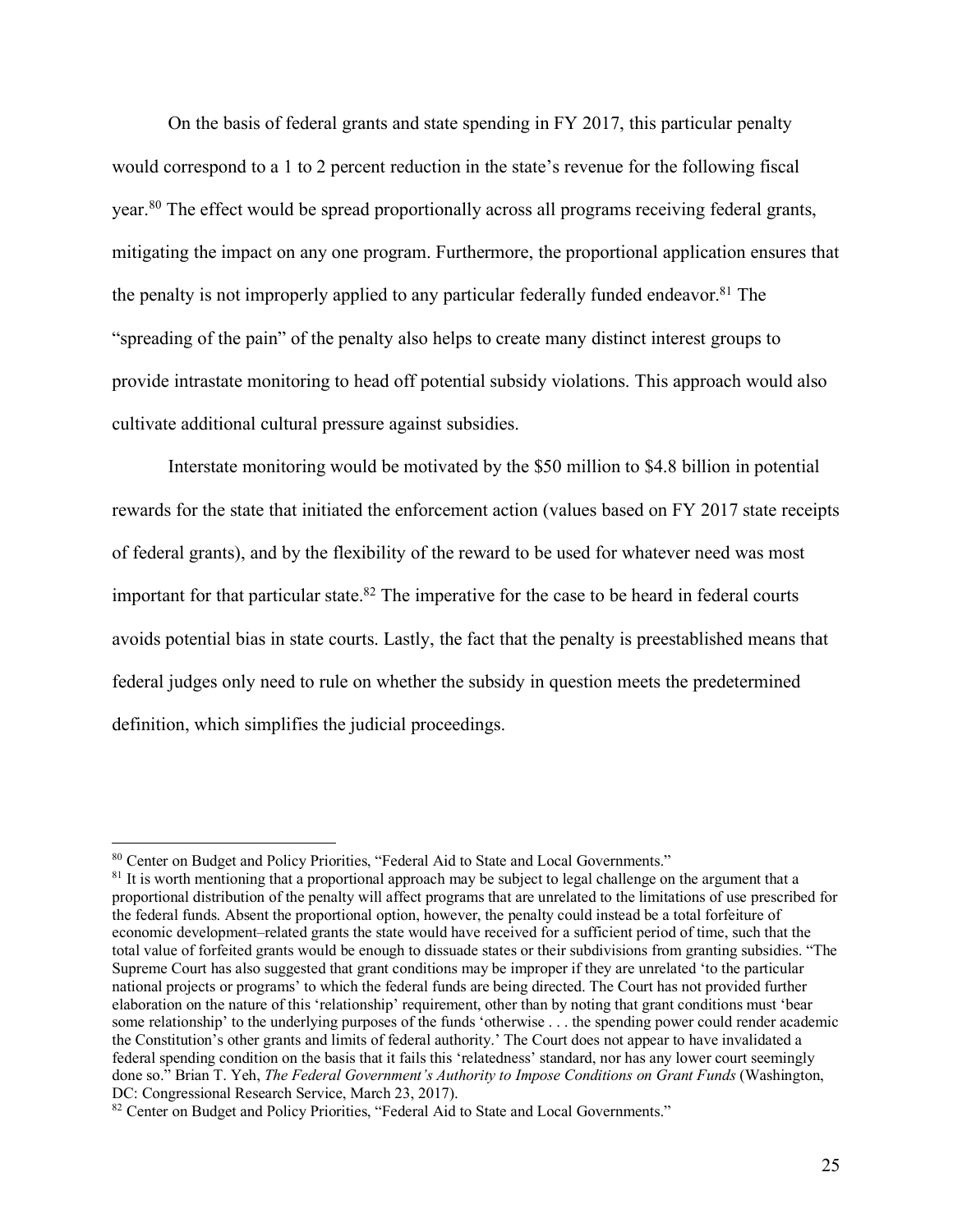Second, the penalty for corporations that accept subsidies could be equal to the value of the subsidy, so that there is little incentive to pursue the subsidy in the first place. The legislation would have to create legal standing for businesses that have been harmed by the subsidy's anticompetitive effects and for the state's taxpayers who have been harmed by the misspent funds so that these groups could bring suit to claim the penalty.

Either of these mechanisms could inhibit, and perhaps even end, the subsidy war between the states, but combining both provides a "belt and suspenders" degree of confidence. The combination is also more robust to future policy changes and legal challenges, especially because a mechanism that relies on federal grants to states is effective only while those grants remain large.<sup>83</sup>

#### **Discussion**

#### *States May Not Take the Deal*

It is entirely possible that some states may desire to continue offering targeted economic development subsidies, reasoning that they need the benefits of the subsidies more than they need federal relief from the current economic downturn. If that occurs, then it is reasonable to conclude that they did not need the relief funding as much as they claimed.

Regardless, the removal of even a few states from the subsidy arms race is worthwhile, for the same economic and fiscal reasons that a unilateral exit makes sense. In fact, an obvious follow-on argument is that a requirement to end economic development subsidies should be

<sup>&</sup>lt;sup>83</sup> There have been effective arguments that the current paradigm of outsized federal grants to states undermines the dual-federalism system that motivates greater government accountability and should therefore be ended. Michael S. Greve, "Big Government Federalism," *Federalist Outlook* 5 (March 2001); Michael S. Greve, *The Upside-Down Constitution* (Cambridge, MA: Harvard University Press, 2012); Michael S. Greve, *Federalism and the Constitution: Competition versus Cartels* (Arlington, VA: Mercatus Center at George Mason University, 2015); Chris Edwards, "Restoring Responsible Government by Cutting Federal Aid to the States" (Policy Analysis, Cato Institute, Washington, DC, May 20, 2019); Chris Edwards, "Federal Aid to the States: Historical Cause of Government Growth and Bureaucracy" (Policy Analysis, Cato Institute, Washington, DC, May 22, 2007).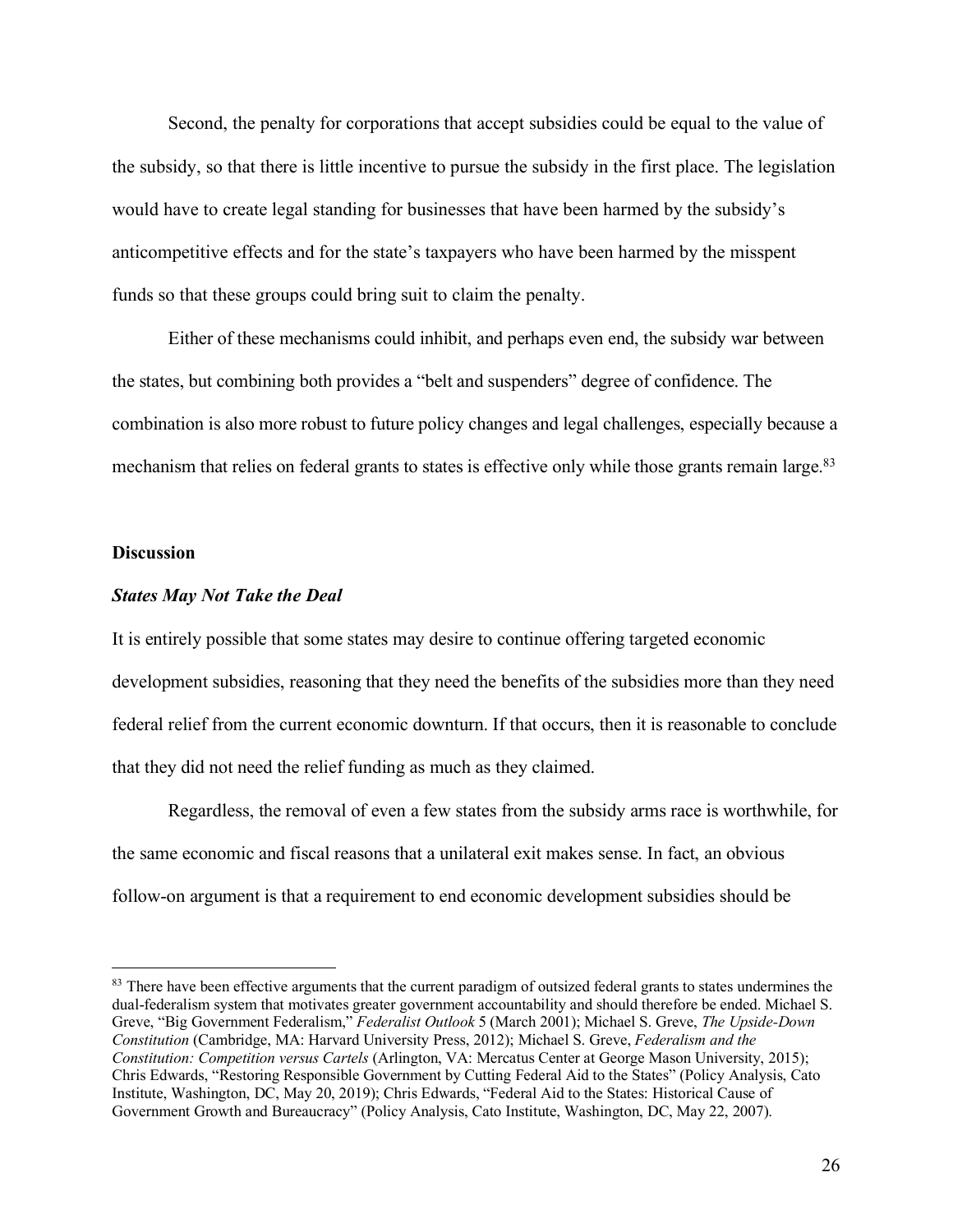applied to all federal grants, not just coronavirus relief. And as we explain later, Congress has the authority to impose an antisubsidy rule regardless of whether it is attached to federal grants. The fact that the federal government provides funding to the states simply offers a useful launching pad for the discussion.

#### *Federal Targeted Economic Development Subsidies*

Those wishing to make a counterargument to our proposal might suggest that the federal government engages in targeted economic development subsidies as well and question why we are not similarly concerned with federal subsidies. In fact, we are. There is no reason to believe that federal subsidies are any less wasteful than state subsidies, and they often are redirected to benefit the politically influential rather than to improve the general welfare.<sup>84</sup> However, that topic is much larger and beyond the scope of this current paper. We will likely return to it in a future paper.

In addition, there is a worst-case scenario that deserves mentioning: the prohibition of state and local subsidies could motivate state and local policymakers to call for expanded federal grants to support economic development. In that situation, states would replace the current unhealthy competition for economic development with an identical problem, this time carried out using federally funded programs and subsidies. The result would be the exact expansion of government spending combined with reduced accountability that federalism scholars warn about, especially because it would then be funded by the deeper pockets of the federal government.<sup>85</sup>

 <sup>84</sup> Tad DeHaven and Michael D. Farren, "The Right Fix for Opportunity Zones," *The Hill*, January 8, 2020. <sup>85</sup> Greve, "Big Government Federalism"; Greve, *The Upside-Down Constitution*; Greve, *Federalism and the Constitution*; Edwards, "Federal Aid to the States"; Edwards, "Restoring Responsible Government by Cutting Federal Aid to the States."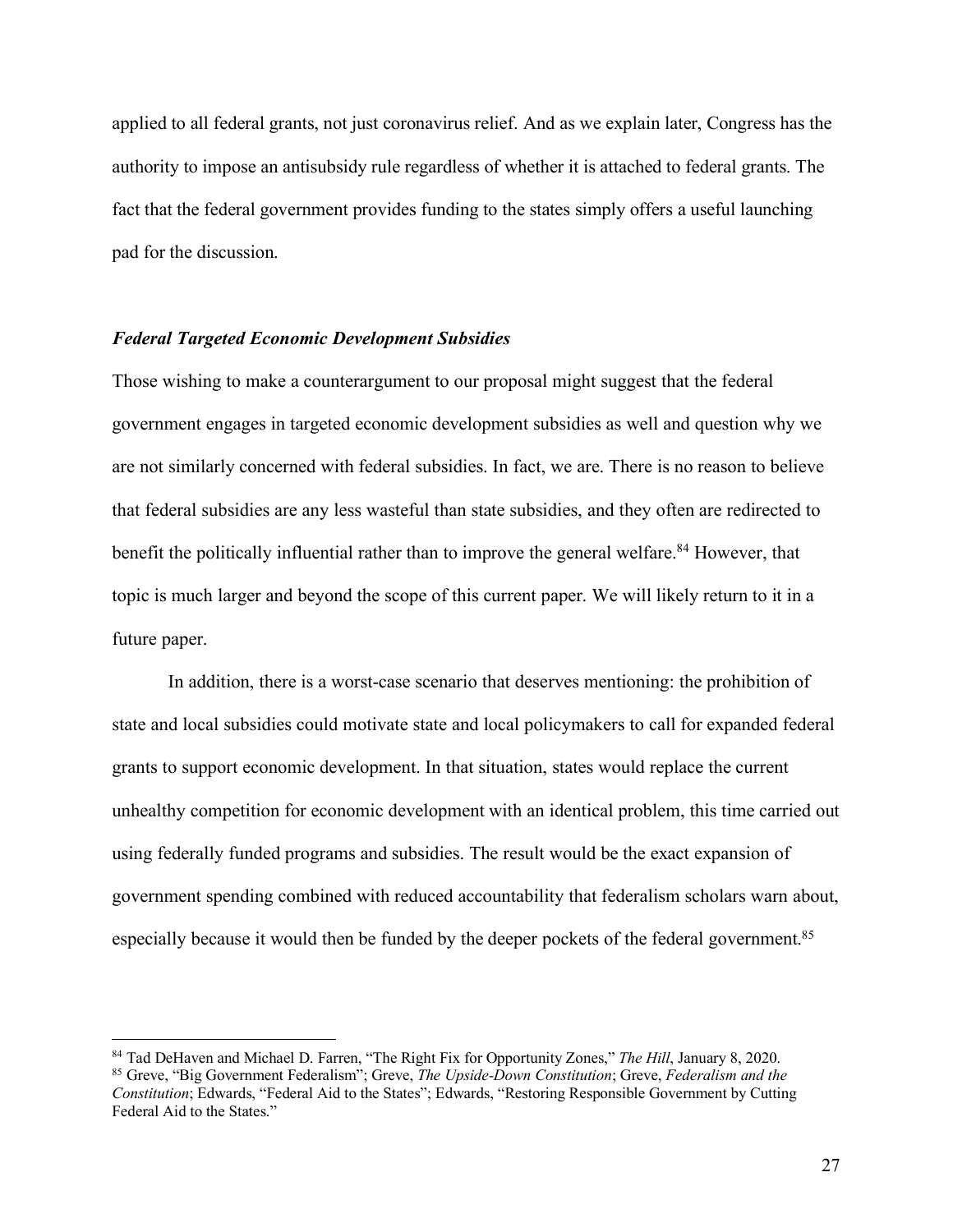It might seem impossible that the federal government would consciously fully fund both sides of an interstate subsidy arms race, but the possibility should not be taken lightly, given previous failures to contain the granting of subsidies.<sup>86</sup> Therefore, any legislation should clearly articulate the desire to end the interstate subsidy arms race and build mechanisms to forestall this unintended consequence.

# *Similarities to the European Union's Regulation of State Aid*

The European Union (EU) offers a useful comparison for the policy proposed here. It has forbidden member country governments from providing "state aid" (its term for targeted economic development subsidies) to commercial enterprises since its formation at the Treaty of Rome in 1957. The European Union defines state aid as "any aid granted by a Member State or through State resources in any form whatsoever which distorts or threatens to distort competition by favouring certain undertakings or the production of certain goods."87

State aid is any policy that distorts competition by satisfying the following criteria:

- 1) The policy causes a transfer of state resources from a public authority to a commercial enterprise.
- 2) The resource transfer confers an advantage to the commercial enterprise.
- 3) The policy is selective, meaning that it is not equally available to every enterprise across the entire country, region, or industry.

 <sup>86</sup> Michael D. Farren and Anne Philpot, "Congress Fumbles Tax Fix to Stadium Subsidies," *InsideSources*, January 3, 2018.

<sup>87</sup> Alberto Heimler and Frédéric Jenny, "The Limitations of European Union Control of State Aid," *Oxford Review of Economic Policy* 28, no. 2 (2012): 352.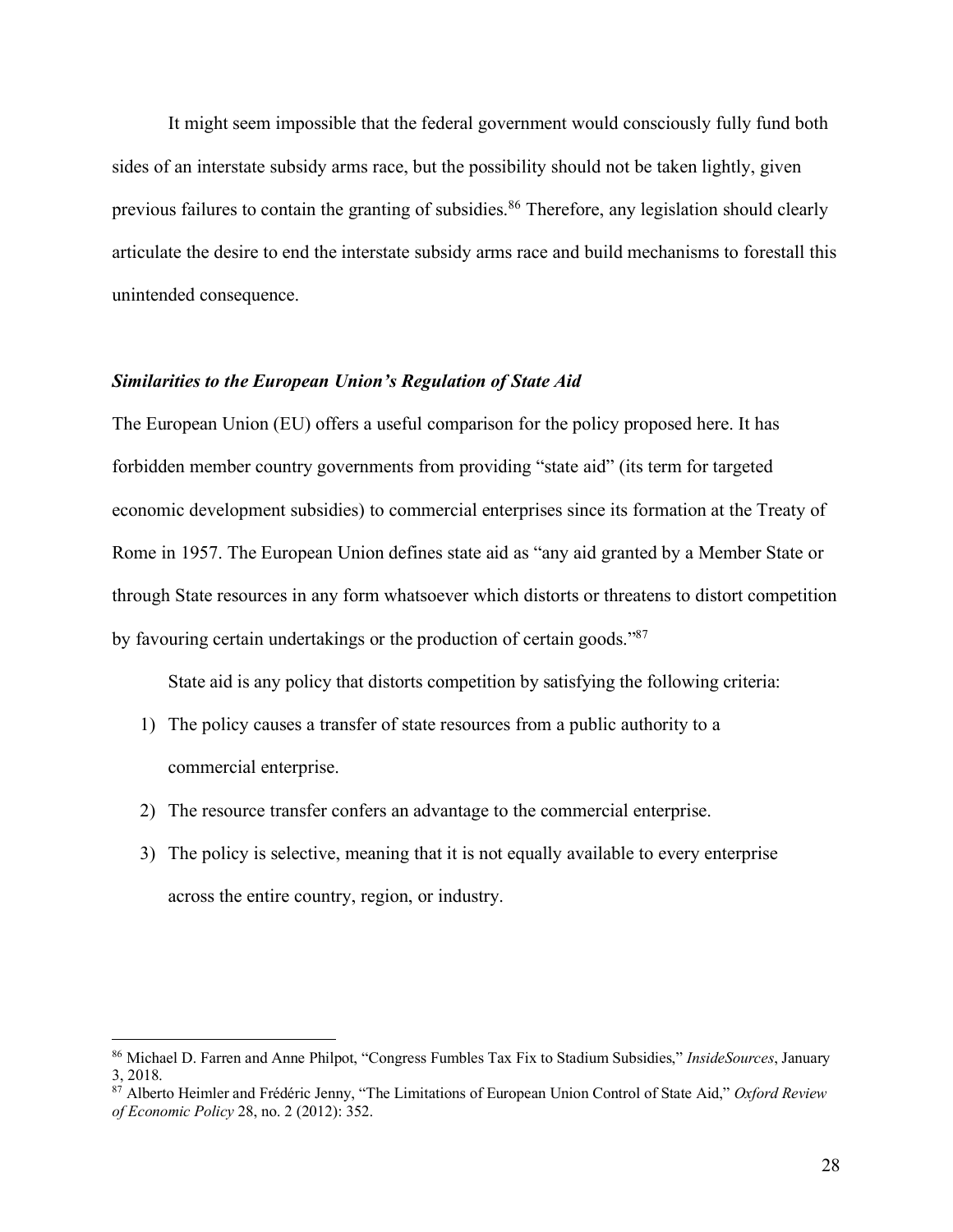4) The policy must be capable of affecting trade between member states by distorting competition. 88

These rules have helped the European Union to be more successful than the United States at preventing wasteful subsidies.<sup>89</sup> The rules require that all subsidy programs or individual subsidy deals be approved by a powerful central commission before they take effect. The subsidized relocation of existing facilities is banned. The European Union allows subsidies to be offered only in regions of low productivity per capita (which would generally correspond to low-income areas), and it limits the size of the subsidy to a declining proportion of the total investment.

That said,  $a \in I$  billion project in a region with the greatest permissibility of subsidies would be allowed to receive  $\epsilon$ 190 million in state aid.<sup>90</sup> A similar project in the United States likely would receive much larger subsidies, so the EU solution is a major step in the right direction toward curbing the size of the problem. However, even if the EU rules were applied to the United States, it seems likely that low-productivity-percapita regions could remain mired in a wasteful subsidy arms race.

Furthermore, the need for a central bureaucracy to oversee and approve local subsidies adds substantial complications. It arguably runs counter to American principles of federalism and raises a strong risk of regulatory capture.<sup>91</sup> The current spending on subsidies could continue (or even increase) when given official sanction. It seems clear that a better policy would be to find ways to end all targeted economic development

 <sup>88</sup> Phedon Nicolaides, "State Aid: What Is State Aid?," *Lexxion*, June 23, 2016, [https://youtu.be/MoPita-vdIY.](https://youtu.be/MoPita-vdIY) <sup>89</sup> In 2005, US states and cities provided 5.4 times more subsides than EU member states. Greg LeRoy and Kenneth Thomas, "How the EU Controls Bidding Wars for Jobs, Investment," *Shelterforce*, June 17, 2019; Thomas, *Investment Incentives and the Global Competition for Capital*, 96.

<sup>90</sup> LeRoy and Thomas, "How the EU Controls Bidding Wars for Jobs, Investment."

<sup>91</sup> Adam Thierer, "Regulatory Capture: What the Experts Have Found," *Technology Liberation Front*, December 20, 2010.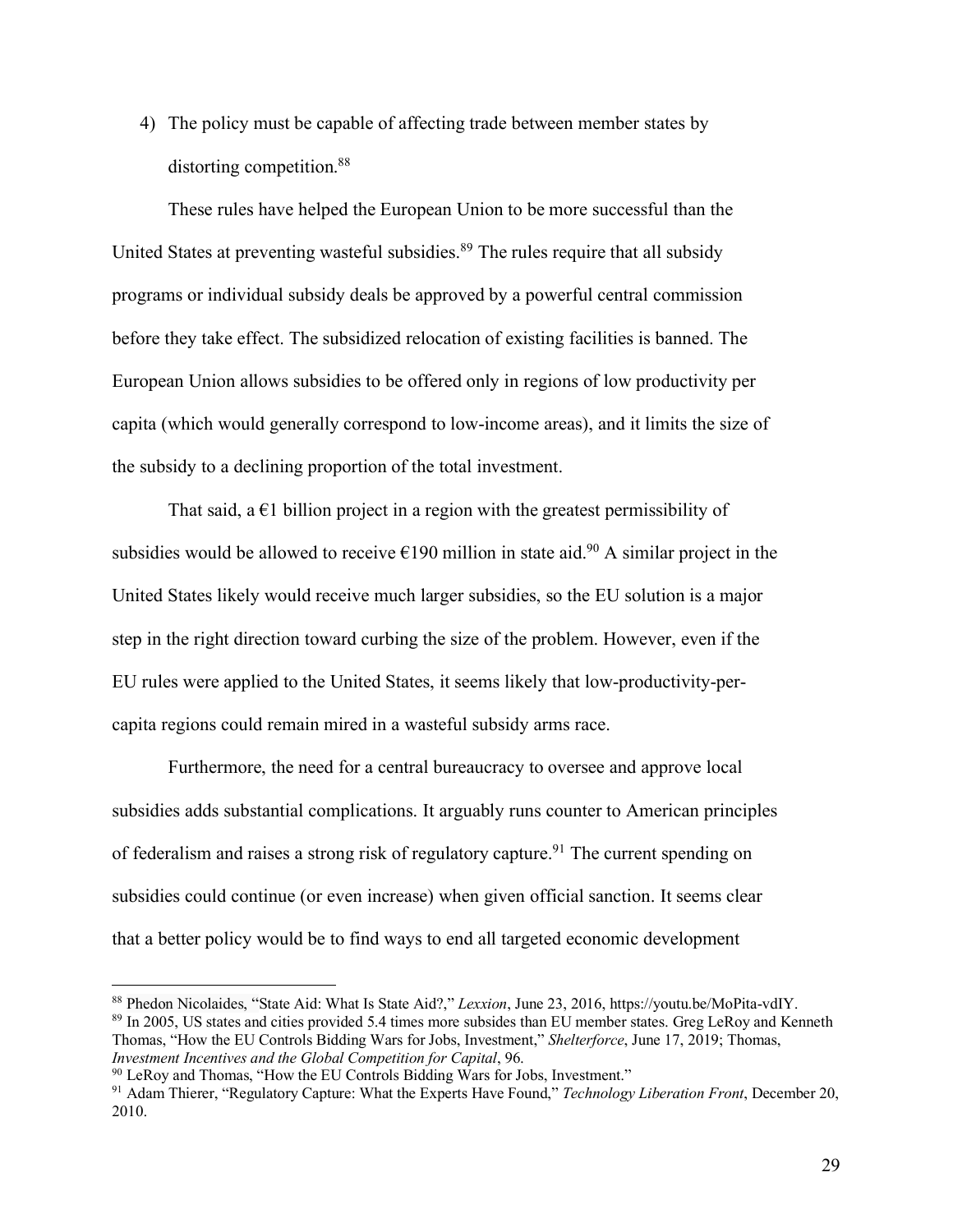subsidies, especially considering the consistent findings by economic research that the billions of dollars spent on subsidies are ineffective at best and may actually harm the subsidies' stated goals of job creation and economic growth.

# *Is It Appropriate to Attach Conditions to Federal Grants?*

In the past, the practice of withholding federal highway funding to pressure states to raise the legal drinking age (among other issues) proved quite contentious.<sup>92</sup> This was doubly true for the federal government's attempt under the Affordable Care Act to force states to expand their Medicaid programs under threat of losing all Medicaid funding.<sup>93</sup> However, because cash is fungible, federal grants likely displace much of what would be high-priority spending by state and local governments. In other words, it is reasonable to expect that federal grants enable increased secondary uses of state and local taxes, such as granting corporate subsidies.

The proposal to attach subsidy restrictions to coronavirus relief funds is fundamentally different than previous high-profile controversies where federal grants were withheld to pressure states to enact particular regulations. Although those programs were contentious because of the way they distorted principles of federalism by imposing federal decision-making on matters reserved by the states, this proposal is squarely based on enumerated federal powers: Nearly all targeted economic development subsidies are, by their very design, intended to distort the marketplace of interstate commerce by influencing corporate site-selection decisions in favor of the subsidizing state or city. As a result, it is reasonable and proper for Congress to exercise its

 <sup>92</sup> Brian Resnick and Emma Roller, "Four Times the Government Held Highway Funding Hostage," *Atlantic*, July 16, 2014; Jake Curtis, "Thirty Years of Federal Coercion, on the Drinking Age and More," *National Review*, June 23, 2017; Steven R. Weisman, "Reagan Signs Law Linking Federal Aid to Drinking Age," *New York Times*, July 18, 1984; Stuart Taylor Jr., "Justices Back Use of Aid to Get States to Raise Drinking Age," *New York Times*, June 24, 1987.

<sup>&</sup>lt;sup>93</sup> David B. Rivkin Jr., Lee A. Casey, and Andrew M. Grossman, "NFIB v. Sebelius and the Triumph of Fig-Leaf Federalism," in *Cato Supreme Court Review 2011–2012* (Cato Institute, n.d.).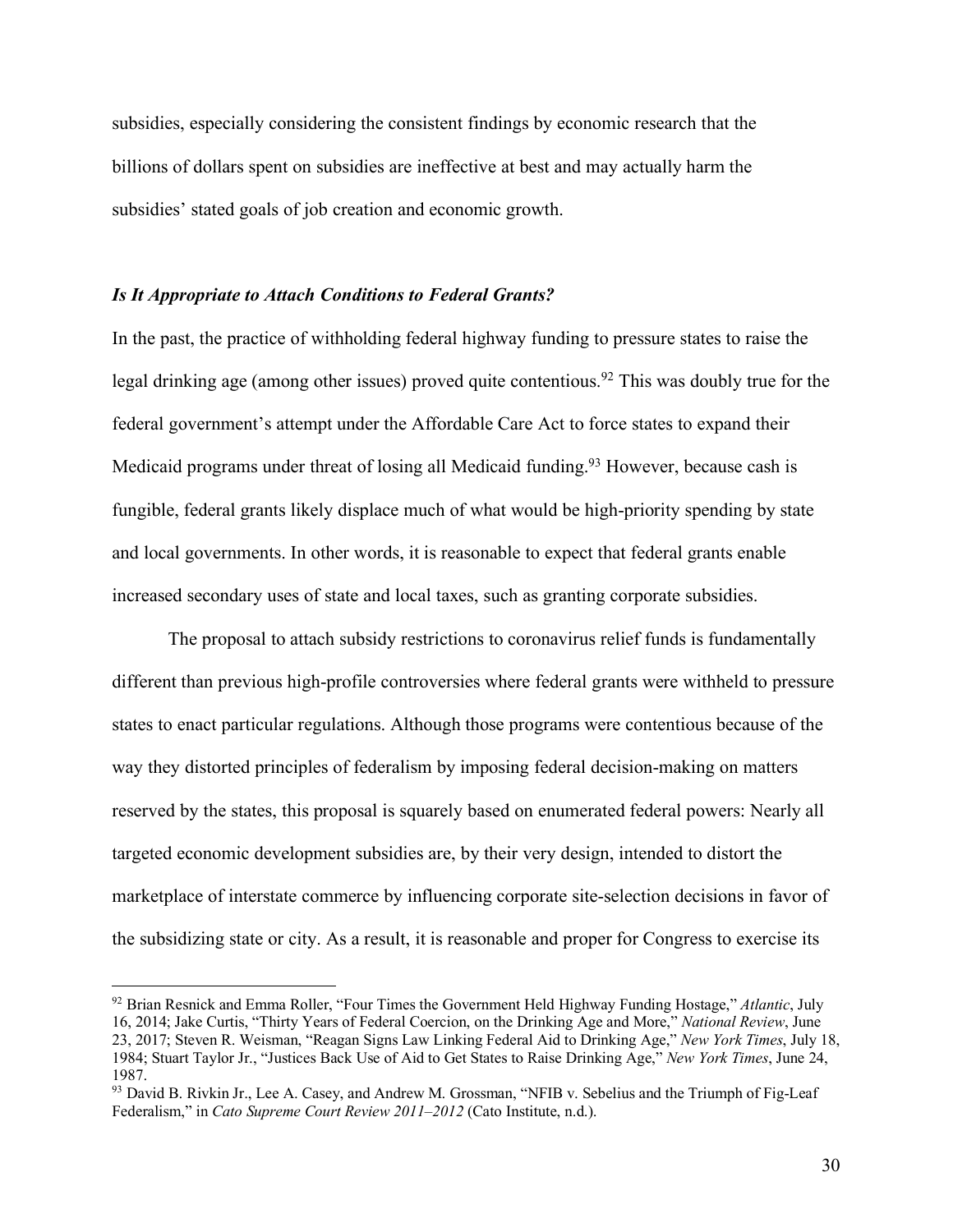Article I power under the commerce clause to attach relevant restrictions on interference by states in interstate commerce as a condition for their acceptance of federal grants.

Furthermore, the typical limits on Congress's ability to attach conditions to the provision of federal grants do not hold in this situation. Those limitations apply when the federal government is acting outside its constitutional authority and when it is potentially treading on the powers reserved by states in the Tenth Amendment. But in this case, Congress would be acting within its enumerated authority under the commerce clause. In fact, it makes sense for Congress to impose these restrictions on state and local subsidies without regard to conditions attached to federal grants—the requests for coronavirus relief simply provide a useful vehicle to establish this regulation.

Federalism works both ways. When states accept broad and fungible budget bailouts from the federal government, it is both fiscally responsible and constitutionally appropriate for the federal government to make that funding contingent on promises by the states not to turn around and use federal funds to interfere in interstate commerce via targeted economic development subsidies.

# **Conclusion**

It would not be surprising to see state and local policymakers expand their granting of targeted economic development subsidies to convince voters they are doing everything they can to get the economy back on track after the coronavirus public health crisis. Recognizing the opportunity, potential subsidy recipients are already presenting their proposals: one plan from the tourism,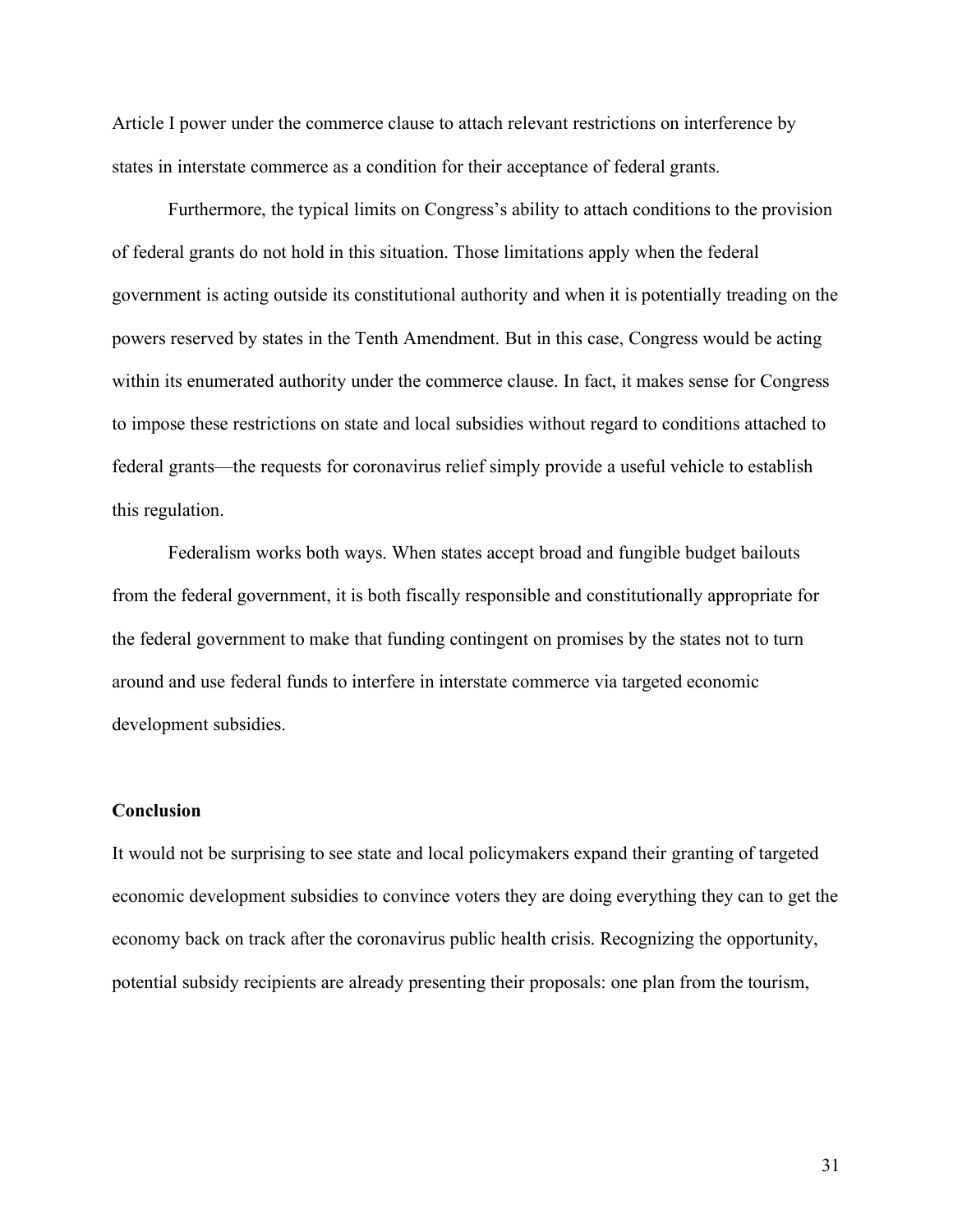sports, and hotel industries of Washington, DC, comes with a price tag of more than \$3 billion, despite the District's projected \$600 million budget shortfall over the next two years.<sup>94</sup>

The provision of subsidies in good times and bad has led to an estimated tripling of the annual spending of these deals across the country as a share of GDP since 1990. Over the same time period, new transparency requirements and datasets have allowed us to understand the limited effectiveness, minimal benefits, and massive costs generated by these programs.

No evidence exists that targeted economic development subsidies assisted in the recovery from the Great Recession, and no evidence exists that they will be helpful in responding to the economic upheaval of the COVID-19 pandemic.<sup>95</sup> Ending them will not create a hardship for states or cities, nor will it prolong the recovery or harm job creation. We can say this with confidence backed by decades of high-quality academic economic research. Fundamentally, the academic research and real-world experience agree on a simple truth: cities and states that offer more subsidies are not more successful than places that offer less. The evidence for this has become so overwhelming that leading urban policy researcher Richard Florida calls incentives "useless" and a "long-standing waste of state and local resources" and says they "do not have any meaningful relationship with the economic performance of states."96

Ending targeted economic development subsidies would improve economic inclusiveness and eliminate artificial inequities in America's economy. Such subsidies go disproportionately to the largest and best politically connected corporations. Furthermore, the benefits enjoyed by

<sup>&</sup>lt;sup>94</sup> Claude E. Bailey, "DC2021 Presents Plan for the District of Columbia's Economic Recovery from COVID-19 Impacts; Offers to Assist the District with Coronavirus Testing and Federal Lobbying Efforts," Venable LLP, April 20, 2020, https://www.venable.com/insights/publications/2020/04/dc2021-presents-plan-for-the-district-of -columbia.

<sup>&</sup>lt;sup>95</sup> Joshua Drucker, Geon Kim, and Rachel Weber, "Did Incentives Help Municipalities Recover from the Great Recession? Evidence from Midwestern Cities," *Growth and Change* 50, no. 3 (2019): 894–925.

<sup>&</sup>lt;sup>96</sup> Richard Florida, "The Uselessness of Economic Development Incentives," *CityLab*, December 7, 2012; Richard Florida, "Regardless How They're Counted, Incentives Do Nothing for Economic Development," *CityLab*, December 13, 2012.